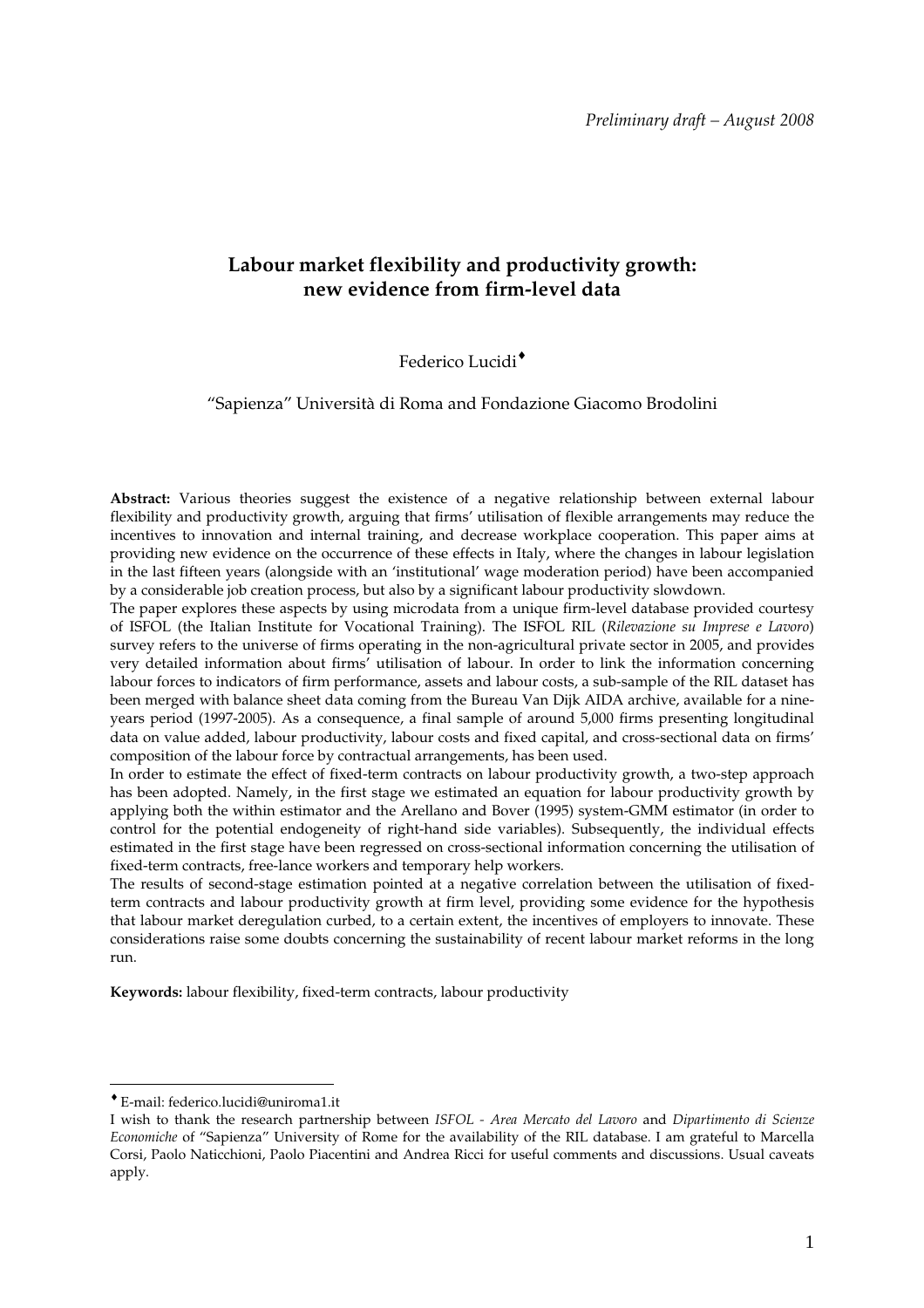## **Introduction**

 $\overline{a}$ 

This paper aims at providing new evidence on the link between firms' use of fixed-term contracts and labour productivity growth, by relying on a unique firm-level database provided courtesy of ISFOL, the RIL (Rilevazione su Imprese e Lavoro) survey.

In Lucidi (2007), we tried to assess the effects of external labour flexibility (along with wage moderation) on labour productivity growth for a sample of Italian manufacturing firms in the period 2001-2003. To do this, according to data availability<sup>1</sup>, we estimated (in a cross-sectional framework) a modified version of Sylos Labini's labour productivity equation, augmented by including lagged labour flexibility indicators (the share of fixedterm contracts and total labour turnover) among right-hand side variables. Results pointed at a negative and significant correlation between flexibility indicators and the growth of value added per worker in the estimation period. Moreover, lagged labour costs in both levels and growth rates displayed a positive effect on labour productivity growth during the period, providing some evidence on the role of the 'wage push' hypothesis for labour-saving technical progress at firm level.

However, some aspects of this analysis seemed to deserve further investigation. First, the limitation to the manufacturing industry called for an extension to other sectors and in particular to services, where flexible contractual arrangements show a more intensive utilisation. Second, the simple cross-sectional framework adopted for the regression analysis<sup>2</sup> did not allow to take into consideration the existence of unobserved heterogeneity (firms' individual effects), with potentially harmful consequences for the consistence of estimated parameters.

The availability of the RIL dataset offers an attractive chance to provide an answer to these issues, allowing to carry out a robustness check for previous findings. On the one hand, the RIL dataset, being representative of the universe of firms operating in the nonagricultural private sector, and providing a high level of detail on the utilisation of flexible contractual arrangements at firm level, can help extending the field of the analysis to the whole economy and, in particular, to services. On the other hand, its merge with longitudinal data on labour productivity and labour costs extracted from the Bureau Van Dijk AIDA dataset (covering up to nine time periods for a sub-sample of firms, i.e. from 1997 to 2005) allows to deal simultaneously with the presence of firms' unobserved fixed effects in the equations for productivity growth, as well as with the endogeneity of explanatory

<sup>&</sup>lt;sup>1</sup> The "Indagine sulle imprese manifatturiere" provided courtesy of Capitalia bank was used in that context.

**<sup>2</sup>** No attempt was made to merge with the previous wave of the survey (which covered the period 1998-2000) in order to avoid a strong reduction in the number of observations due to the incidence of missing values.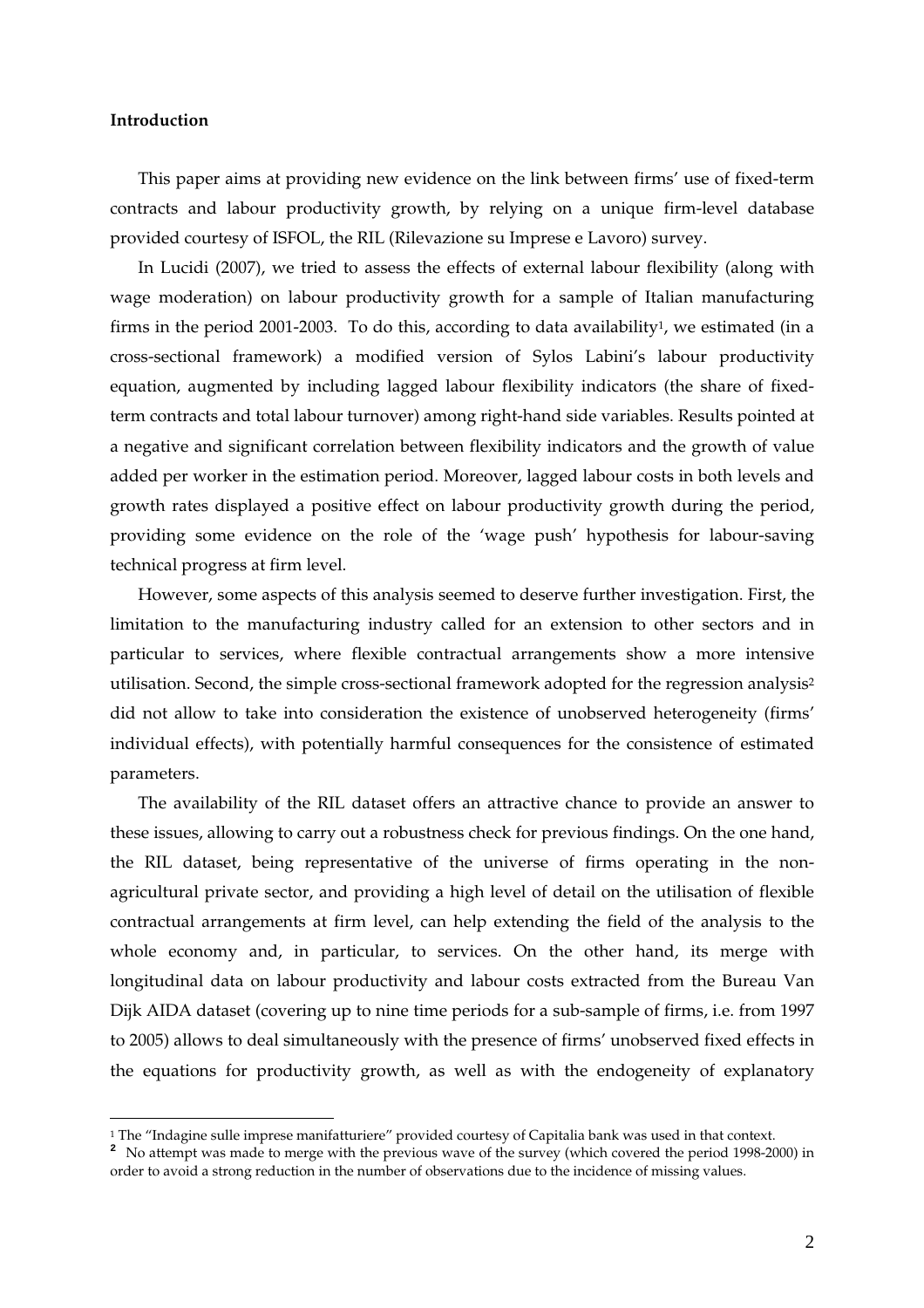variables, by using the panel structure of the data in order to find 'internal' instrumental variables.

In such a context, a usual estimation strategy to identify the effect of cross-sectional variables on the dependent variable (in this case, labour productivity growth) is to adopt a two-step approach (Black and Lynch, 2001; Cristini *et al.*, 2003; Zwick, 2004). Accordingly, in the first stage we estimated a version of Sylos Labini's labour productivity equation, by applying both the within estimator and the Arellano and Bover (1995) GMM-SYS estimator (in order to control for the endogeneity of explanatory variables). Subsequently, the individual effects estimated in the first stage were regressed on a series of cross-sectional controls, including the composition of the labour force by different contractual arrangements.

The structure of the paper is as follows. Section 1 provides some theoretical background about the relationship among labour flexibility, innovative activity and productivity growth. The dataset and the variables used for the empirical estimation are described in Section 2, while the estimation methodology is presented in Section 3. Section 4 presents estimation results, and a concluding section summarizes and draws some policy implications.

#### **1) Some theoretical considerations**

 $\overline{a}$ 

The Italian labour market underwent radical transformations in recent years. In face of the high and increasing levels of unemployment recorded at the beginning of the 1990s, a thorough reform process occurred in the field of labour market flexibility, with the aim to create a more labour-friendly environment for both employers and employees. Labour market reforms occurred "at the margin": from 1997 on, various legislative changes eased the conditions for hiring workers on fixed-term contracts and introduced new 'atypical' contractual arrangements, while leaving substantially unchanged the employment protection granted to permanent workers (thus falling into the definition of "two-tier" reforms). Along with these changes, a long period of wage moderation took place, as a consequence of the 1992 and 1993 agreements, which drastically reformed the wage bargaining system after about half a century of automatic wage indexation (*scala mobile*) 3.

<sup>&</sup>lt;sup>3</sup> Though the wage moderation episode seems to have mostly institutional roots (see Zenezini, 2004; Tronti, 2007; Brandolini et al., 2007), the deregulation of fixed-term contracts cannot be considered unrelated to it. In fact, even if in principle workers accepting temporary jobs should demand, *ceteris paribus*, a risk premium to off-set the chance of not being hired permanently on expiry of their temporary contracts (*compensating differentials theory*), empirical evidence from Italy (Picchio, 2006) and from other countries (Segal and Sullivan, 1995; Sànchez and Toharia, 2000; Booth et al., 2002; McGinnity and Mertens, 2004; Addison and Surfield, 2005) shows that fixed-term workers, on average, earn less than regular workers even after observed and unobserved personal characteristics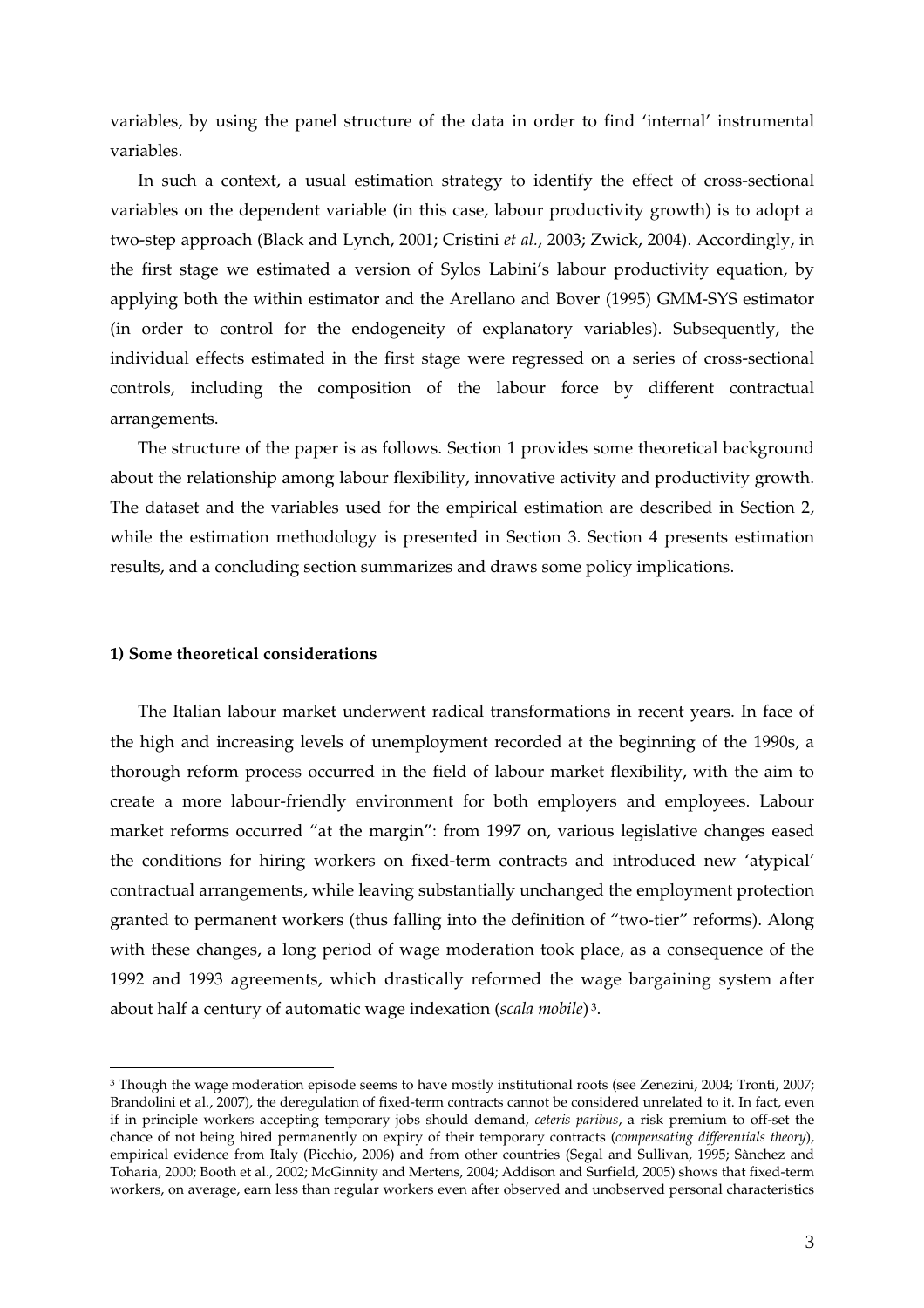After almost a decade since the beginning of this process, the combined results of these events actually point at an increased job creation during the period (the employment rate increased from 51.8% in 1995 to 58.4% in 2007), although high employment growth came along with a huge increase of the fixed-term share over total employment (in particular, the share of fixed-term employees over total employees increased by five percentage points from 7.3% in 1995 to 13.2% in 2007), as well as with an emerging labour market segmentation. It seems interesting to observe that the bulk of employment growth occurred in a context of substantial economic stagnation, pointing at an increased elasticity of employment to output (with respect to the pre-reform period). A consequence of this situation came to light in terms of stagnating (and even decreasing in some years) labour productivity4, entailing potentially harmful effects in terms of long-term competitiveness for Italian firms.

The impact of (external) labour market flexibility on innovation and, subsequently, productivity growth has been quite debated in the literature (Lucidi, 2007). While, on the one hand, it has been claimed that the availability of flexible contractual arrangements favours the shift of labour from declining sectors to developing ones, thus easing technological advance and structural change, an increasing stream of the literature suggests different causes why labour market deregulation may actually harm innovative activity, by favouring technological laggards, retarding the process of dynamic substitution between labour and capital, reducing the incentives to the provision of firm-sponsored training, and lowering workplace cooperation. In the latter context, the utilisation of flexibility may benefit firms that follow a "low road" to competitiveness, based on passive price competition and cost scrapping (especially in traditional industries), rather than on process and product innovation.

In detail, four main theoretical headings have been identified to explain the direct and indirect effects of external labour flexibility (along with wage moderation) on productivity growth. These four transmission channels involve:

- a. effects on firms' innovative activity;
- b. effects on workforce training;

 $\overline{a}$ 

- c. effects on workplace cooperation;
- d. the impact of aggregate demand on productivity growth.

Under the first heading, it has been argued that labour market deregulation may inhibit the innovative activity within firms, by providing employers with incentives to maintain labour-intensive production processes and slowing down, in a Schumpeterian perspective,

have been controlled for. This evidence is confirmed by estimates of firm-level wage equations in Spain (Bentolila and Dolado, 1994) and the Netherlands (Kleinknecht et al., 2006).

<sup>4</sup> For a detailed analysis of the Italian productivity slowdown, see for instance ISTAT (2006, 2008).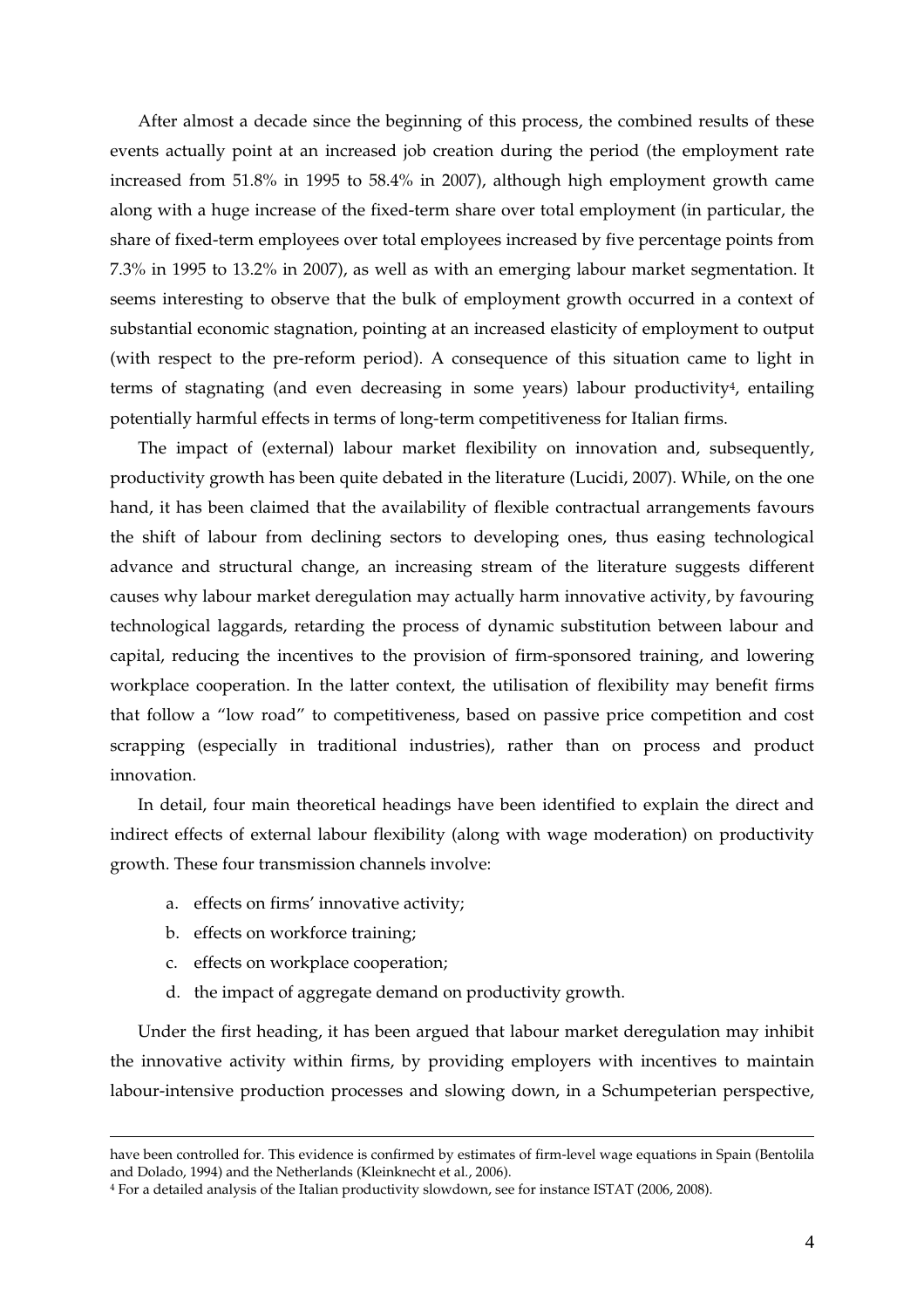the process of *creative destruction* (Kleinknecht, 1998; Naastepad and Kleinknecht, 2004; Kleinknecht et al., 2006). On this view, innovative firms are deemed to be better able to compete in a context of higher costs (both labour costs and adjustment costs due to stricter regulation). By contrast, looser regulation and (downward) wage flexibility can be considered as a grant to low-productive firms competing through 'low-road' practices, that is preferring cost scrapping to innovation. While the effects on job creation may be positive (at least in the short run<sup>5</sup>), an ultimate loss of entrepreneurship quality and lower innovation, with detrimental effects on economic growth, may occur in the long run.

In this perspective, it should be taken into account the 'classical' viewpoint of Sylos Labini (1984, 1993, 1999), according to whom wage increases (and, by extension, labour market rigidity) represent a stimulus for the adoption of technological innovations intended to save labour both in absolute terms (by increasing workplace efficiency) and relative ones (by dynamically substituting labour with capital)7. This process is influenced by firms' market power, in particular by the capacity to transfer labour cost increases onto prices by means of mark-up pricing. In a competitive environment entrepreneurs will have a greater incentive to enhance labour productivity in order to preserve their profit share. Bhaduri (2006) has recently proposed a model of endogenous growth built on such a mechanism, along similar lines of reasoning.

The standard view on this matter generally suggests an alternative position: namely that greater labour market rigidity may have negative effects on productivity because it hampers the reallocation of labour "from old and declining sectors to new and dynamic ones" (for a review of the effects of labour market institutions on economic performance see Nickell and Layard, 1999). However, while this effect may be apparent at a higher level of aggregation, it does not seem relevant when the performance of individual firms within a given sector is considered. In a similar vein, some authors argue that, in rigid labour markets, the adjustment costs (due to expensive firing of redundant personnel) arising from the adoption of a new technology may inhibit the innovative process itself8 (Bassanini and Ernst, 2002;

<sup>5</sup> Boeri and Garibaldi (2007) maintain that the introduction of two-tier labour market reforms is likely to produce positive effects on employment, though limited to the short run ('honeymoon effect'), entailing as well a temporary reduction of labour productivity due to the occurrence of diminishing returns to labour. That is, the decrease of labour productivity is explained by the participation into the labour market of workers with lower marginal productivity. Conversely, effects of labour market reforms on firms' innovative activity are not envisaged.

<sup>6</sup> In particular, with respect to the price of 'machinery'.

<sup>7</sup> In this perspective, dynamic substitution between capital and labour differs from the static substitution, with constant technology, implied by the neoclassical production function as a response to the relative variation in the prices of factors. The former, in fact, involves technological change incorporated in new capital goods (Sylos Labini, 1993).

<sup>8</sup> An analogous mechanism may be at work if decentralized unions appropriate the rents deriving from innovation and productivity gains through higher wage claims (this is the classical *hold-up* problem: for literature surveys see Metcalf, 2003 and Menezes-Filho and Van Reenen, 2003).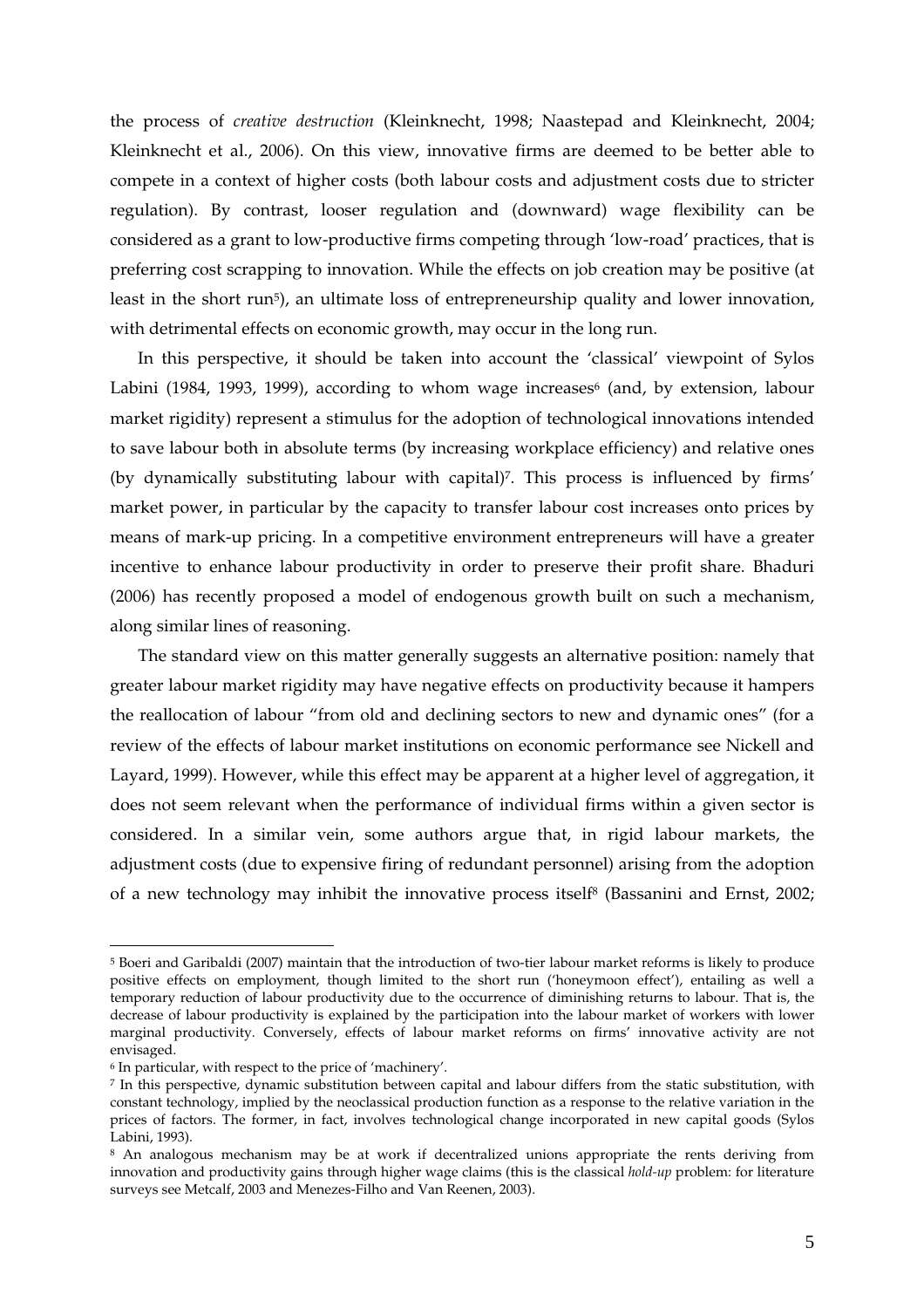Scarpetta and Tressel, 2004). Nonetheless, the real occurrence of these effects seems to depend on the nature of industrial relations, on whether employees can be internally reassigned ('functional' flexibility), and whether internal activities can be contracted out. This position has also been challenged by part of the neoclassical literature: for example, a model that explicitly links the presence of firing costs with greater scope for process innovation has been presented by Saint-Paul (2002).

The existence of a trade-off between static (allocative) efficiency, which may be increased by deregulating the labour market, and long-term competitiveness (in terms of productivity gains) is well highlighted by Boyer (1993), through the concept of 'wage-labour' nexus. In particular, two main configurations of the wage-labour nexus may emerge: "the first adopts defensive adjustments, by developing atypical labour contracts and sometimes preserving obsolete technology by low wages. This might be quite efficient in creating jobs and containing unemployment, but rising inequalities and poor productivity performance are usually the cost to be paid for such a short-run flexibility. The second model develops a longterm strategy based on innovation, product quality and differentiation, which supposes quite different labour contracts based on long-run commitment to the firm and a permanent modernization of organization and equipment" (Boyer, 1993, p. 66).

Turning to the second heading, it appears obvious that labour flexibility impacts on training and human capital accumulation. If labour relationships are expected to be shortlived, there is little incentive for firms to invest in both the general and specific training of their workforces (firms need an adequate pay-back period in order to recoup their investment costs). Workers, for their part, will be reluctant to acquire firm-specific skills if they do not feel a long-term commitment to their employers (Bélot et al., 2002). Similar conclusions emerge from the hypothesis that higher labour flexibility (in particular, along the wage dimension) reduces the compression of the wage structure (both within and between firms), which is one of the main determinants for the provision of firm sponsored training (Acemoglu and Pischke, 1999; Agell, 1999). The result of higher labour flexibility could therefore be an under-investment in on-the-job training, with potentially negative effects on productivity growth. Empirical evidence of a negative correlation between fixed-term employment and the probability of receiving work-related training has been provided for the UK by Arulampalam and Booth (1998) and Booth et al. (2002).

Turning to the third heading (effects of labour flexibility on productivity via workplace cooperation), a strand in the literature supports the idea that productivity-enhancing effects ensue from 'high trust' or 'high road' human resources management practices, and from cooperative labour relations (Huselid, 1995; Buchele and Christiansen, 1999; Lorenz, 1999; Michie and Sheehan, 2001, 2003; Naastepad and Storm, 2005). According to these theories,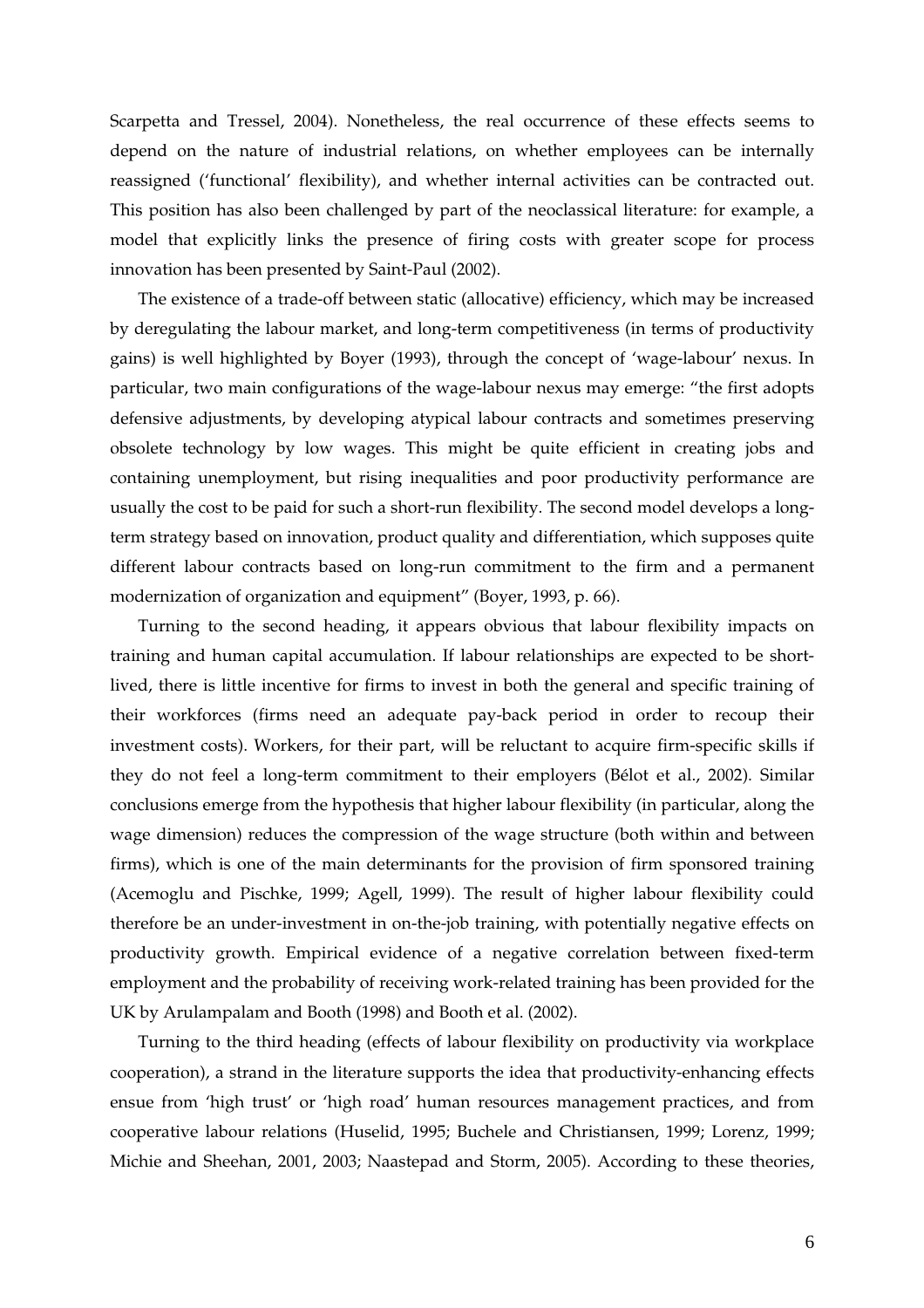higher on-the-job protection and subsequent cooperative relationships between management and employees may positively affect firm performance, encouraging innovative activity and promoting efficiency gains.

Finally, it should be noted that labour flexibility (as well as wage moderation) may have negative effects on aggregate demand, both directly and indirectly (for example, through increases in precautionary saving by employees with temporary jobs), and, through this channel, may negatively affect labour productivity growth. Various theories suggest indeed that there is a direct link among demand growth, innovation and labour productivity growth, both assuming the occurrence of dynamic increasing returns (via the so-called 'Verdoorn-Kaldor law')9 and on a demand-pull hypothesis concerning innovative activity (Schmookler, 1966; Brouwer and Kleinknecht, 1999).

A number of empirical analyses have been conducted on the effects of labour flexibility on productivity growth (labour productivity and/or TFP) or on the innovative activity of firms. The majority of these studies focuses on the country or sectoral level (Buchele and Christiansen, 1999a, 1999b; Nickell and Layard, 1999; Bassanini and Ernst, 2002; Scarpetta and Tressel, 2004; Auer et al., 2005; Naastepad and Storm, 2005), and most of them report a positive effect of employment protection (measured by the OECD index or other indicators) on productivity growth or other innovation indicators. Auer et al. (2005) find a positive (though decreasing) relation between job stability, measured as average tenure, and labour productivity. The paper by Scarpetta and Tressel (2004), however, shows a negative effect of employment protection, mainly in countries with sectoral and uncoordinated wage bargaining. The distinction among different industrial relations models is also considered by Bassanini and Ernst (2002), who assert that EPL strictness is significantly correlated to technological specialization in countries with coordinated relations.

Only a few studies, conversely, report firm-level evidence. In particular, Michie and Sheehan (2001, 2003) studied the impact of various flexibility practices on innovation indicators for British firms, evidencing a negative effect of external flexibility and a positive effect of functional flexibility. Similar results have been obtained with reference to labour productivity growth by Dekker and Kleinknecht (2004) and Kleinknecht et al. (2006) for Dutch firms. Arvanitis (2005) found a positive relationship between functional flexibility and labour productivity for a sample of Swiss companies, but a not significant effect of external flexibility. Autor et al. (2007) analysed the effects of dismissal protection (envisaged as legal exceptions, adopted by some state courts in the U.S., to the 'employment-at-will' common law doctrine) on a sample of U.S. firms, finding a positive effect of employment protection on capital investment, skills and labour productivity, but a negative effect on total factor

<sup>9</sup> For a recent survey about the 'Verdoorn-Kaldor law', see McCombie et al. (2002).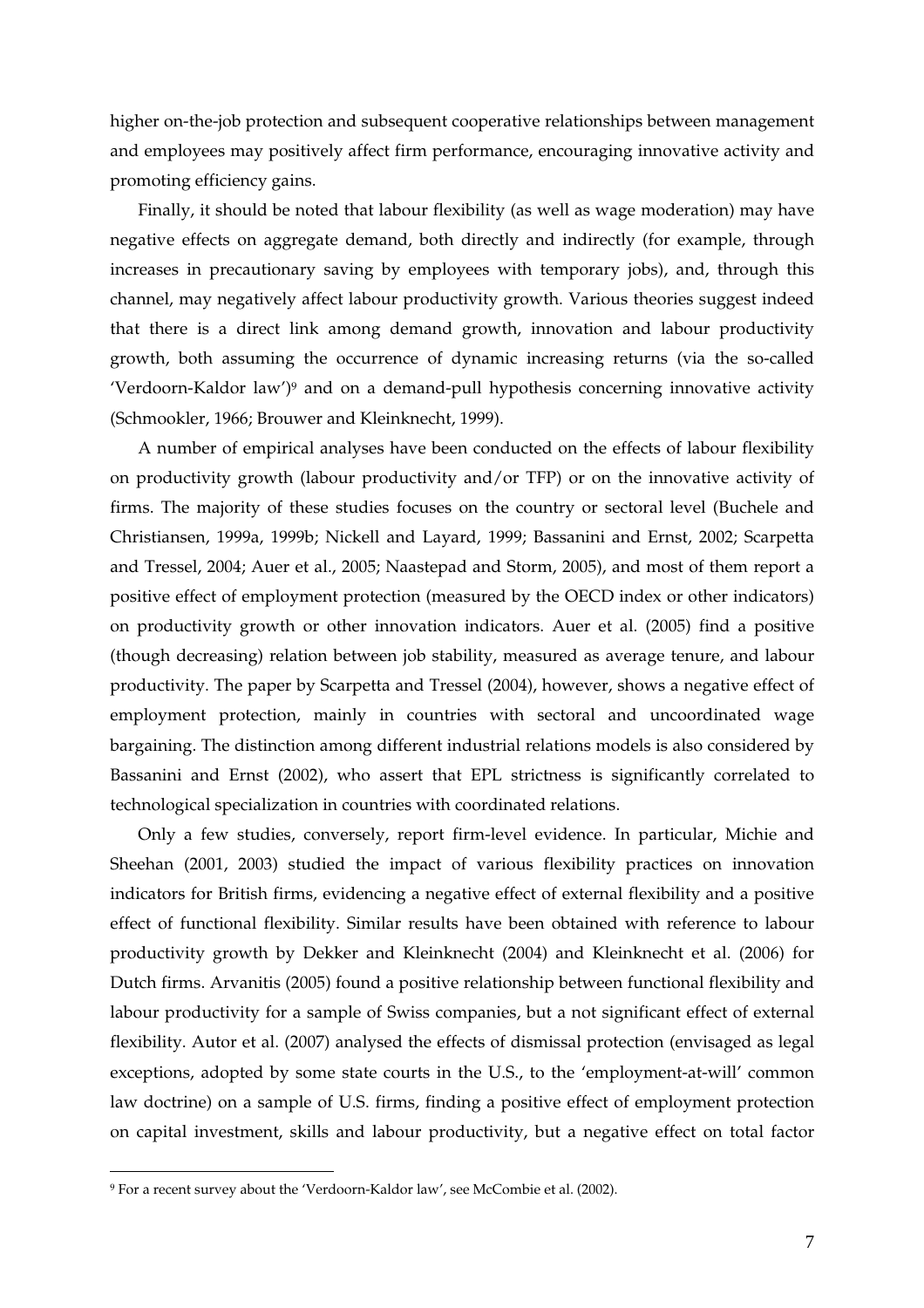productivity. As for Italy, Boeri and Garibaldi (2007) complemented their theoretical model with preliminary evidence on a sample of manufacturing firms in the period 1995-2000 and found a negative effect of the share of fixed-term contracts on labour productivity growth10. Finally, Pieroni and Pompei (2008) found a negative effect of labour turnover (as a proxy for external flexibility) on patenting activity in the regions of Northern Italy<sup>11</sup>.

#### **2) The data**

The analysis reported in the following paragraphs has been feasible due to the availability, courtesy of ISFOL, of the first wave of the RIL (*Rilevazione Imprese e Lavoro*12) dataset, which refers to 2005. The RIL survey has been conducted with the aim to fill a gap in the availability of information about the diffusion of flexible staffing arrangements in Italy. In fact, the focus of the survey is on firms, which represent the unit of analysis. This constitutes an important difference with respect to other sources currently available, which usually look at individuals or households (Labour Force Survey, INPS archive, Bank of Italy SHIW dataset, etc.). An exception is the survey carried out by Confindustria (see Confindustria, 2007) whose universe, however, is limited to member companies; other firmlevel surveys (for example the *Indagine sulle imprese manifatturiere* by Capitalia bank, used in Lucidi, 2007), though providing information on the characteristics of the labour force, are not explicitly designed to inspect labour relationships.

The RIL survey refers to the universe of firms operating in the non-agricultural private sector (thus including also services), sampling both partnerships (*società di persone*) and limited companies (*società di capitali*). The sample, stratified by firm size, industry, geographical area and legal form, counts 21,728 firms. According to the aims of ISFOL, the survey will be performed every two years (the second wave is likely to be released in 2008), and a group of firms will be tracked longitudinally, in order to obtain a panel and to assess the evolution of firms' behaviour over time.

The peculiarity of this survey stands in the availability of very detailed information about firms' utilisation of labour. In particular, the dataset provides complete information about the structure of the labour force, disaggregated by type of contract (full-time or part-time, open-ended or temporary, with a thorough specification of all the contractual arrangements currently available in Italy), gender (for each type of contract) and qualification (blue-collars,

<sup>10</sup> They used data from the Capitalia survey on manufacturing firms as in Lucidi (2007) whose results, however, refer to the period 2001-2003 and to a quite different specification for labour productivity equations.

<sup>11</sup> We include their analysis in this section even if at regional rather than firm level, for its relevance to support our view about the Italian case.

<sup>12</sup> Survey on Firms and Employment.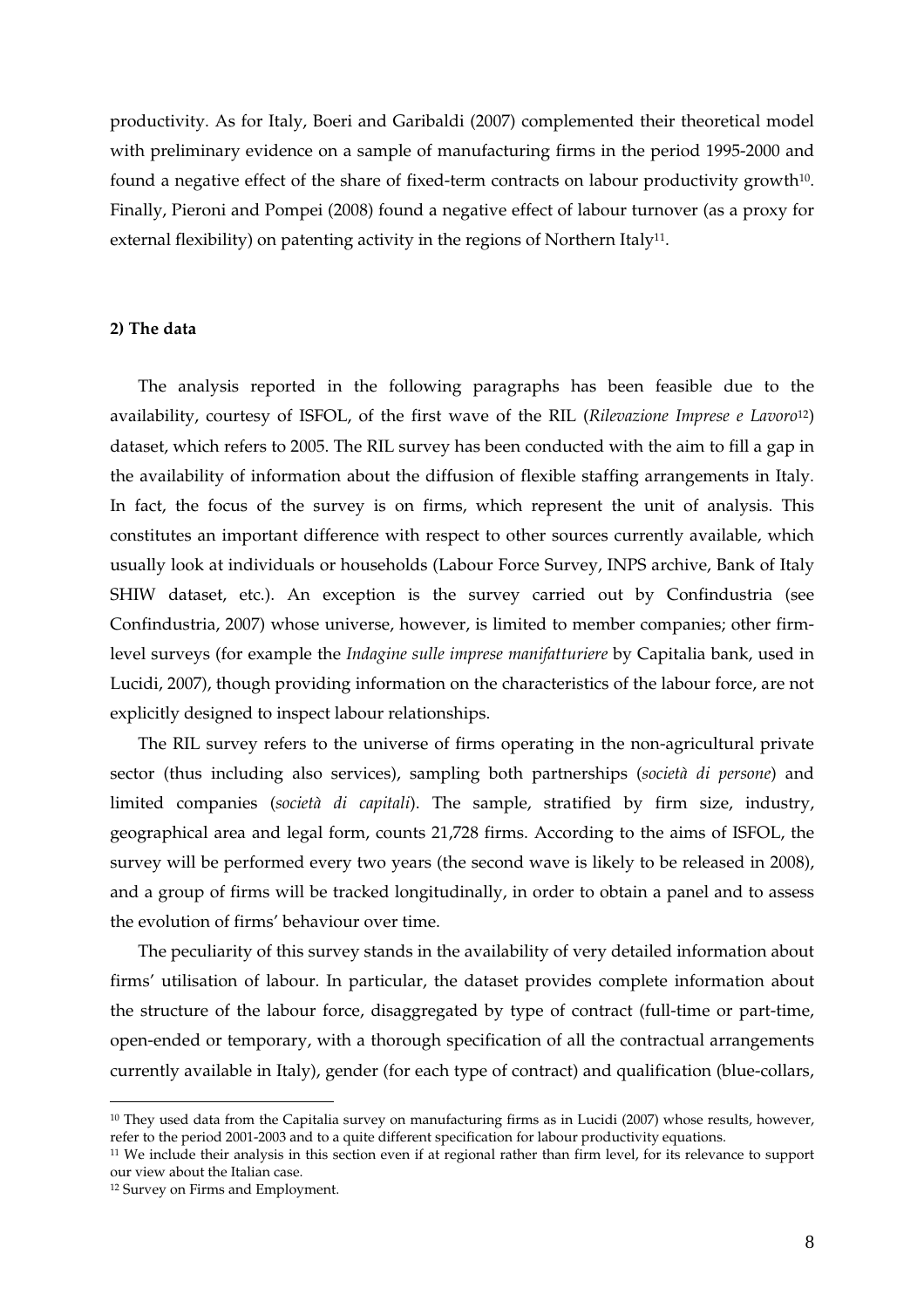white-collars, managers). Unfortunately, no information about the educational levels of the workforce is included; conversely, useful insights on industrial relations are provided, with variables reporting firms' unionisation, existence and modes of firm-level bargaining, and hours of work lost due to strikes.

In order to link the information concerning labour forces to indicators of firm performance, assets and labour costs, a sub-sample of the RIL dataset has been merged with balance sheet data coming from the Bureau Van Dijk AIDA archive, available for a nineyears period (1997-2005). This dataset collects balance sheets for limited companies with turnover higher than 100,000 euros (from 2004 on; 500,000 euros, previously); moreover, it provides the number of employees, which represents an important information in view of our analyses, due to its panel dimension (which allows us to consider the evolution over time of labour costs per worker and labour productivity).

After the merge, we end up with a reduced dataset composed by a panel section including balance sheet data, and a cross section (referred to 2005) containing information on the composition of firms' labour force and on industrial relations. According to the characteristics of the RIL and AIDA datasets, the representativeness of this merged subsample is restricted to limited companies. However, its coverage over the sample of limited companies in RIL (10,817 firms) is good, with a percentage of merged firms over 50% from 2000 on, and approaching 90% in 200413.

Beside the restriction to limited companies, there also emerges a problem of overrepresentation of larger firms, mostly due to the turnover criterion, which increases the probability of inclusion in AIDA for larger firms (at least until 2004, when the turnover threshold has been reduced to 100,000 euros). Table 1 shows the composition of the RIL dataset by firm size.

It appears evident that, with respect to the full sample (composed both by limited companies and partnerships), the sample containing only limited companies, as expected, shows a lower share of small (micro) firms: firms with less than 10 employees decrease from 46.1% to 27.9% of the total, while the fraction of firms with at least 50 employees almost doubles. When using the RIL-AIDA merge, different statistics could be provided according to the year considered (for example, if we refer to 2004 balance sheets, available for about 90% of limited companies in RIL, the comparability of the samples is very high). It appears more meaningful to refer to the final sample used for estimations, which counts almost 5,000 observations (the next section will provide information about the inclusion criteria).

<sup>&</sup>lt;sup>13</sup> The growth of the coverage over years is due both to the increase of firms included in the AIDA archive in recent years (as a result of methodological changes), and to the fact that more "recent" firms do not provide, obviously, balance sheets for the years preceding their opening. However, the most recent firms in the RIL dataset have been established in 2002, therefore this problem is limited to the years 1997-2001.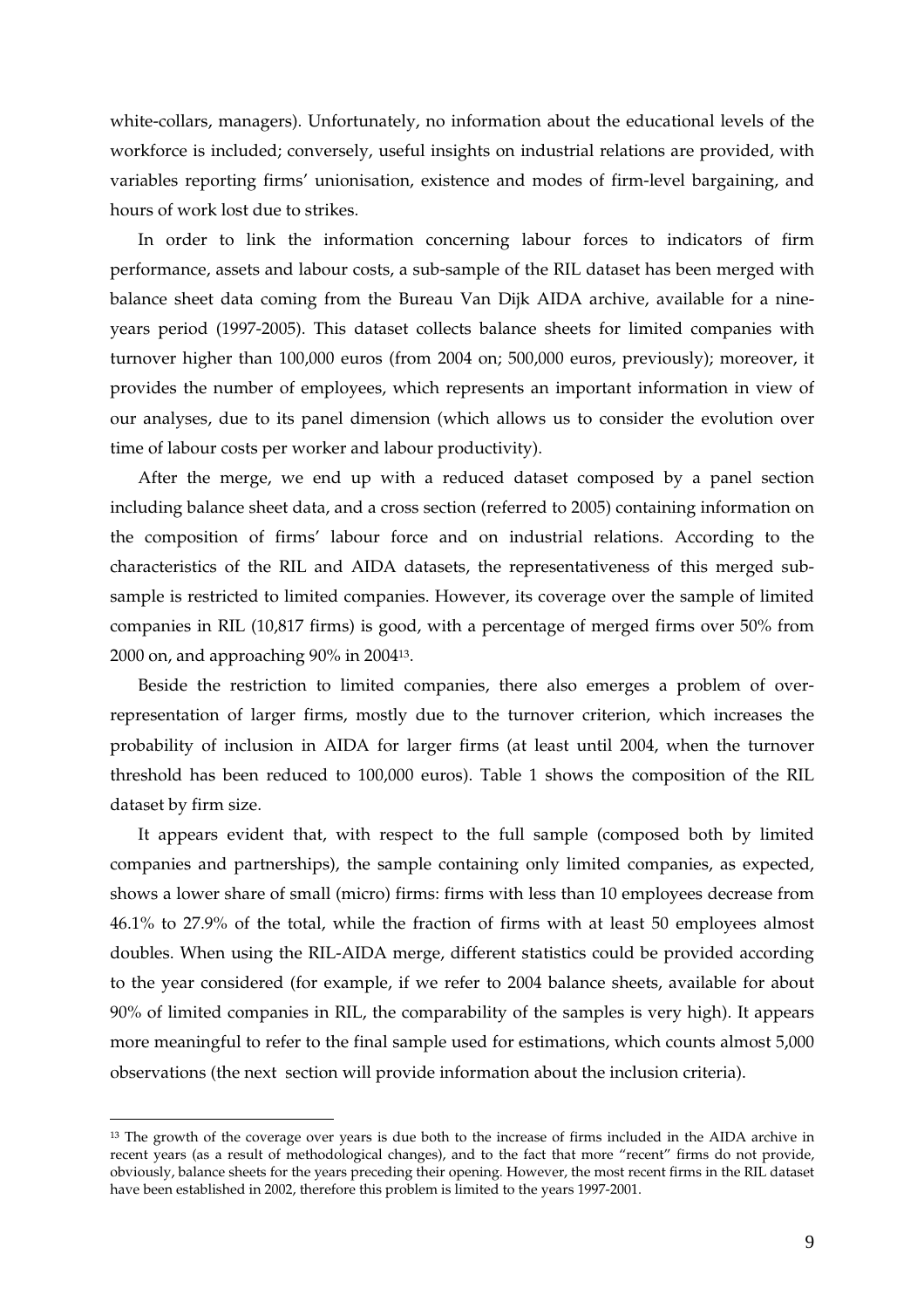|                        |        | RIL, only ltd.<br>companies |        | RIL, full sample |        |            |  | <b>RIL-AIDA</b><br>final sample (with<br>balance sheets) |
|------------------------|--------|-----------------------------|--------|------------------|--------|------------|--|----------------------------------------------------------|
|                        | Number | $%$ of total                | Number | % of total       | Number | % of total |  |                                                          |
| 1-9 employees          | 10,024 | 46.1                        | 3,020  | 27.9             | 436    | 8.8        |  |                                                          |
| 10-49 employees        | 8,967  | 41.3                        | 5,156  | 47.7             | 2,514  | 50.6       |  |                                                          |
| 50-249 employees       | 2,054  | 9.5                         | 1,960  | 18.1             | 1,497  | 30.1       |  |                                                          |
| 250 and more employees | 683    | 3.1                         | 681    | 6.3              | 525    | 10.6       |  |                                                          |
| Total                  | 21.728 | 100.0                       | 10,817 | 100.0            | 4.972  | 100.0      |  |                                                          |

**Table 1.** Composition of the sample by firm size.

With respect to the sample of limited companies, we observe a shift in the distribution by size from firms with less than 10 employees (decreasing from 27.9% to 8.8% of the total) to firms with more than 50 employees, while the fraction of firms with 10 to 49 employees does not change considerably. Unsurprisingly, the turnover criterion hits primarily smallest firms, causing their under-representation in the final sample.

#### **3) The methodology**

 $\overline{a}$ 

Due to the peculiar structure of the sample, where each firm presents cross-sectional information on the composition of the labour force (referred to 2005), and longitudinal information on the other variables, a 'two-step' estimation procedure has been adopted. Namely, in the first step a labour productivity equation has been estimated using panel techniques, thus taking into account the existence of firms' fixed effects (potentially correlated with the regressors); subsequently, in the second step the estimated individual fixed effects were regressed on a series of cross-sectional controls, including the composition of the labour force by different contractual arrangements. This is a common strategy to estimate the effect of time-invariant variables in fixed-effect models (where, due to the estimation procedure, time-invariant variables are dropped), or of variables which, though being time-variant in principle, are available only in cross-section. Some recent examples of the latter case, applied to a context similar to ours (analysis of the effects of functional flexibility and new work practices on productivity) can be found in Black and Lynch (2001), Cristini et al. (2003) and Zwick (2004)14.

<sup>14</sup> Black and Lynch (2001) assessed the effect of workplace practices on productivity by estimating in the first step a Cobb-Douglas production function for a panel of establishments in the period 1987-1993 (via the within and GMM estimators), and, in the second step, by regressing the average residuals on cross-sectional data (referred to 1994) including information on workplace practices, industrial relations, recruitment strategies and training investments. An analogous exercise has been carried out for Italy by Cristini et al. (2003), who merged a survey on workplace practices conducted in Lombardy in 1999 with longitudinal data (taken from balance sheets) covering the period 1990-1999. It should be noted that, due to the high number of work practices which were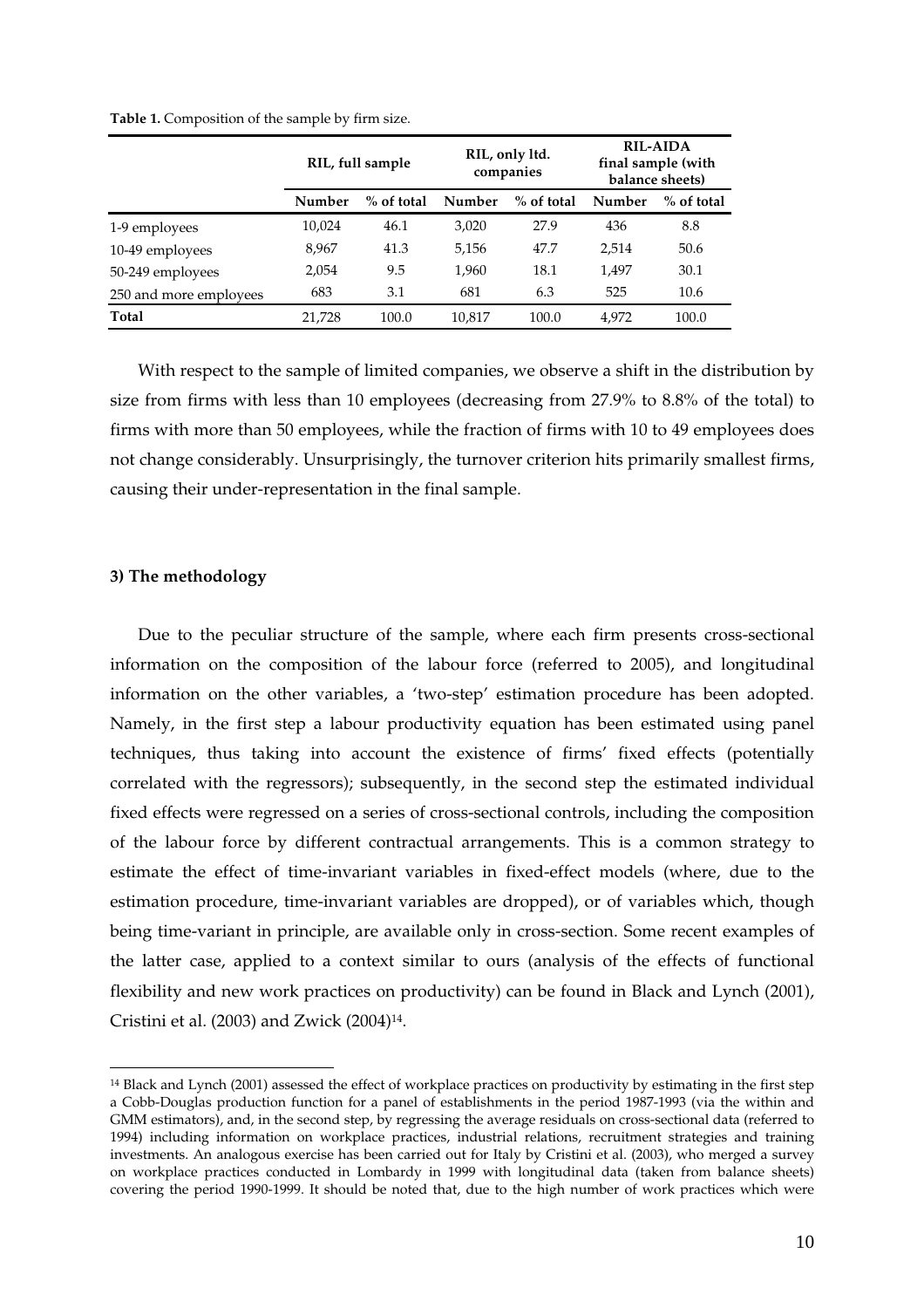It seems important to remind that the panel section of the RIL-AIDA dataset is unbalanced, that is, the number of observations per firm varies from a minimum of 1 to a maximum of 9 (or 8, when taking into consideration growth rates, as we do in this paper). Since our primary interest is to estimate firms' individual effects, whose estimation is consistent for "large" *t*, we dropped firms exhibiting less than four observations in the relevant variables. That is, we end up with an unbalanced panel including 4 to 8 observations per firm, in order to mediate between the need of estimating individual effects consistently, and the loss of information (as well as potential selection bias) occurring in case of a further restriction of the sample15. This choice, though arbitrary, does not appear to affect significantly the estimation results. However, for sake of completeness, Appendix B provides evidence also for the balanced panel including only firms for which information is available through the whole period 1998-200516.

In summary, after excluding firms exhibiting missing values in relevant variables, and operating a trimming procedure to eliminate extreme and unrealistic values from variables (excluding observations falling out the first and last 0.5 percentile), we end up with a sample counting almost 5,000 firms, which has been used for estimation purposes.

The details of the two-step estimation procedure are hereby explained. In the first stage, we estimated a modified version of Sylos Labini's labour productivity equation (Sylos Labini, 1984, 1993, 1999)<sup>17</sup>, amended for the application to firm level data (see also Lucidi, 2007). The utilisation of Sylos Labini's model appeared suitable, in this framework, since it explicitly allows for the occurrence of dynamic increasing returns (via the so-called Verdoorn law), and for the effects of wage dynamics on productivity growth, allowing to investigate the validity of a 'wage-push' hypothesis for innovative activity, which appears worth testing in our context (since the growth of flexible labour and wage moderation appeared closely related in recent years). As in the intention of Sylos Labini's original model, the growth rate

considered in the survey, principal component analysis has been carried out by the authors in order to reduce the number of regressors in second step estimates. Finally, Zwick (2004) estimated the impact of employee participation on productivity by first estimating a Cobb-Douglas production function (for a 1997-2000 panel) and then regressing individual effects estimates on employee participation variables referred to 1996 and 1997. In order to correct for the endogeneity of participation in the second step, this variable has been instrumented by using external instruments (two variables on expected personnel problems concerning skill gaps and two training forms).

<sup>15</sup> Note that both Cristini et al. (2003), and Zwick (2004) use unbalanced panels for their estimations.

<sup>16</sup> It seems important to remark that also estimations using the full unbalanced panel (all observations with *t>1*) substantially confirm the results presented throughout the chapter (results are available upon request).

<sup>17</sup> Differently from models based on the production function, Sylos Labini's model explains productivity growth by means of three components. Specifically, productivity increases (at aggregate level) depend on: the variation of wages relative to the price of investment goods ('Ricardo effect'); the growth of aggregate demand, in order to allow for the existence of dynamic increasing returns (Verdoorn law); investment expenditures, in order to consider the impact of new technology embodied in new fixed capital and not captured by the other factors. See Corsi and Guarini (2007) for a review on Sylos Labini's function.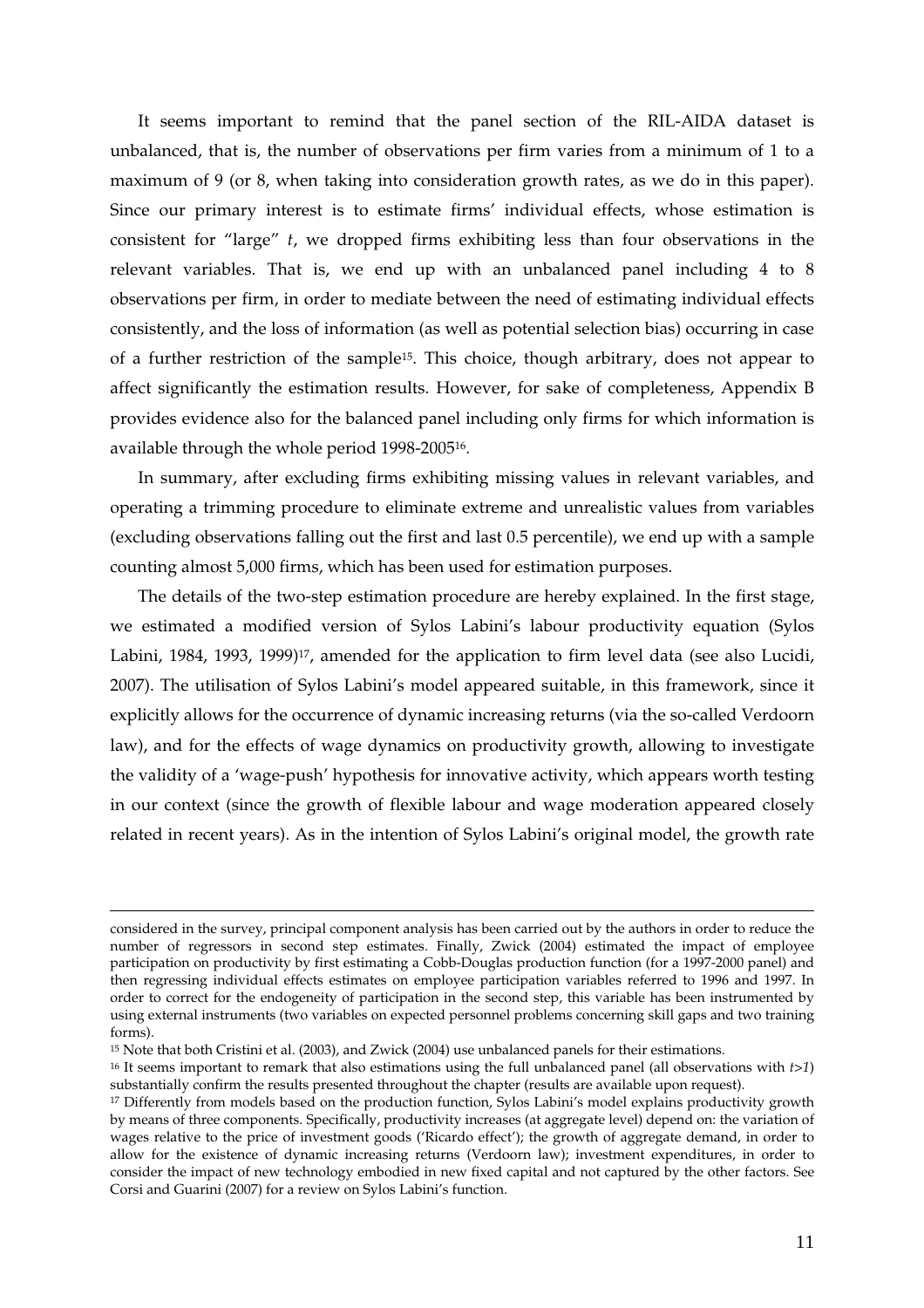of labour productivity (measured as value added per employee) has been explained by means of three "effects", namely:

- a) the "Smith" effect (corresponding to the Verdoorn coefficient, measuring the existence of dynamic increasing returns), which has been assessed by including the growth of firms' value added among regressors;
- b) the "Ricardo" effect, catching the effect of dynamic substitution between labour and capital, which has been measured by including among regressors the growth rate of labour costs per worker, as a ratio to the deflator of gross fixed investment at 2-digit sectoral level (a proxy of the "price of machinery");
- c) the growth rate of the fixed capital stock per employee18 (replacing the variable "investments", originally included in Sylos Labini's model, but not directly computable from firms' balance sheets), which catches the effect of technical innovation embodied in new fixed capital and not captured by the other factors.

The estimated equation in the first stage is therefore:

 $\overline{a}$ 

$$
\left(\frac{\hat{y}_u}{l_u}\right) = \alpha + \beta_1 \hat{y}_u + \beta_2 \left(\frac{\hat{w}_u}{pma_u}\right) + \beta_3 \left(\frac{\hat{k}_u}{l_u}\right) + v_i + u_t + \varepsilon_u,
$$

where the circumflex indicates growth rates. In summary,  $(y_{i} \rho_{i}/l_{i})$  is the growth rate of labour productivity,  $\hat{y}_i$  is the growth rate of firms' value added,  $(w_{i}/\hat{p} m a_{i})$  is the growth rate of labour costs relative to the price of machinery,  $(k_{ii}/l_{ii})$  is the growth rate of fixed capital per employee,  $v_i$  is the firm's individual effect,  $u_i$  indicates the inclusion of time dummies (to control for common time shocks) and  $\varepsilon$ <sub>*it*</sub> is the idiosyncratic error term<sup>19</sup>. Some of the estimated specifications of the model also include the lagged dependent variable and one lag for the regressors, as in Sylos Labini's model possible delays are considered in order to verify the impacts of right-hand side variables on productivity growth.

It seems interesting to notice that, apart from the "Ricardo" effect, this specification of Sylos Labini's equation essentially corresponds to an "augmented" Verdoorn law (see for instance Michl, 1985; Mc Combie et al., 2002; McCombie and Roberts, 2007), where capital deepening is added in the standard specification of the Verdoorn law. According to this

<sup>&</sup>lt;sup>18</sup> Due to data availability, fixed capital stock has been included at book value (net of amortization). Lacking information on investments, it has not been possible to use the perpetual inventory method to calculate the value of the fixed capital stock.

<sup>&</sup>lt;sup>19</sup> It seems important to specify that firm-level value added and fixed capital have been deflated, respectively, by the value added deflator and the fixed investments deflator at 2-digit sectoral level (taken from national accounts).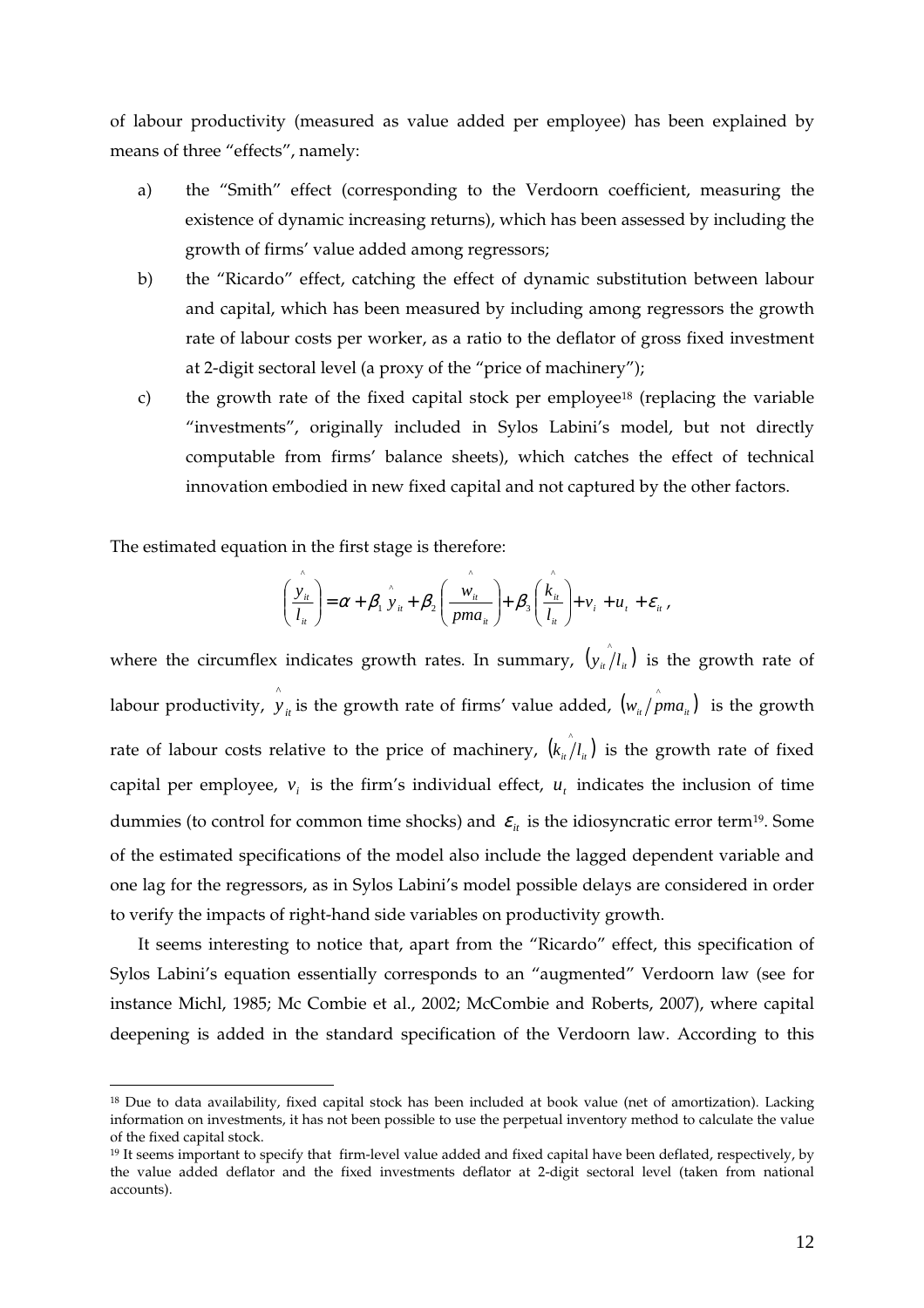consideration, the baseline model has been estimated without including the growth rate of the ratio between labour costs per worker and the price of fixed investments, in order to verify how the inclusion of this variable impacts on the other coefficients.

An immediate concern about the above specification comes from the endogeneity of right-hand side variables. This issue, which is usually acknowledged for the estimation of the Verdoorn law (due to the simultaneous inclusion of output on both sides of the equation) and is variously addressed in the related literature, in our case appears relevant also for the other regressors. It is worth noting that a consistent estimation of the coefficients in the first stage is crucial to estimate consistently also the fixed effects, which is our main concern in view of second-stage estimation.

The treatment of endogeneity, in a context of panel data exhibiting "large *n*" and "small *t*", has been undertaken by resorting to the system GMM (GMM-SYS) estimator proposed by Arellano and Bover (1995). The GMM-SYS estimator has been proven to increase the efficiency of the standard Arellano and Bond (1991) difference GMM estimator, which takes first differences to eliminate unobserved firm-specific effects and uses lagged levels of the variables as instruments to correct for endogeneity in the equation in first differences. As Blundell and Bond (1998) demonstrate, the difference GMM estimator often performs poorly because past levels contain little information about future changes (this is likely if variables are close to random walks), so that they may represent "weak instruments" for firstdifferenced variables. The GMM-SYS estimator, instead, uses lagged first differences as instruments for variables in the equation in levels, in addition to lagged levels as instruments for variables in the equation in first differences<sup>20</sup>. Using the additional conditions, a gain in efficiency is obtained, ensuring more precise estimates for coefficients.

The approach used in the estimation of our labour productivity growth equation appears similar to that adopted by Seguino (2007), who used FE and GMM estimators to assess the occurrence of the Verdoorn law in a panel of industries in semi-industrialized countries. In a similar fashion, we will present results from both procedures, in order to visualise how the correction for endogeneity affects the coefficients estimates. As suggested by Roodman (2006), dealing with an unbalanced panel, we used the "forward orthogonal deviations" transformation proposed by Arellano and Bover (1995) instead of the standard first differences transformation when estimating GMM regressions. In fact, the first difference transformation increases gaps in unbalanced panels (if some *yit* is missing, both ∆*yit* and ∆*yit+1* are missing in the transformed equation). Forward orthogonal deviations, instead, subtracting from each observation the average of all *available* future observations, expunge

<sup>20</sup> The additional orthogonality conditions in the GMM-SYS estimator are valid if changes in any instrumenting variable *w* are uncorrelated with the fixed effects, i.e.  $E[\Delta w_i v_i] = 0$  for any *i* and *t* (see Roodman, 2006 for details).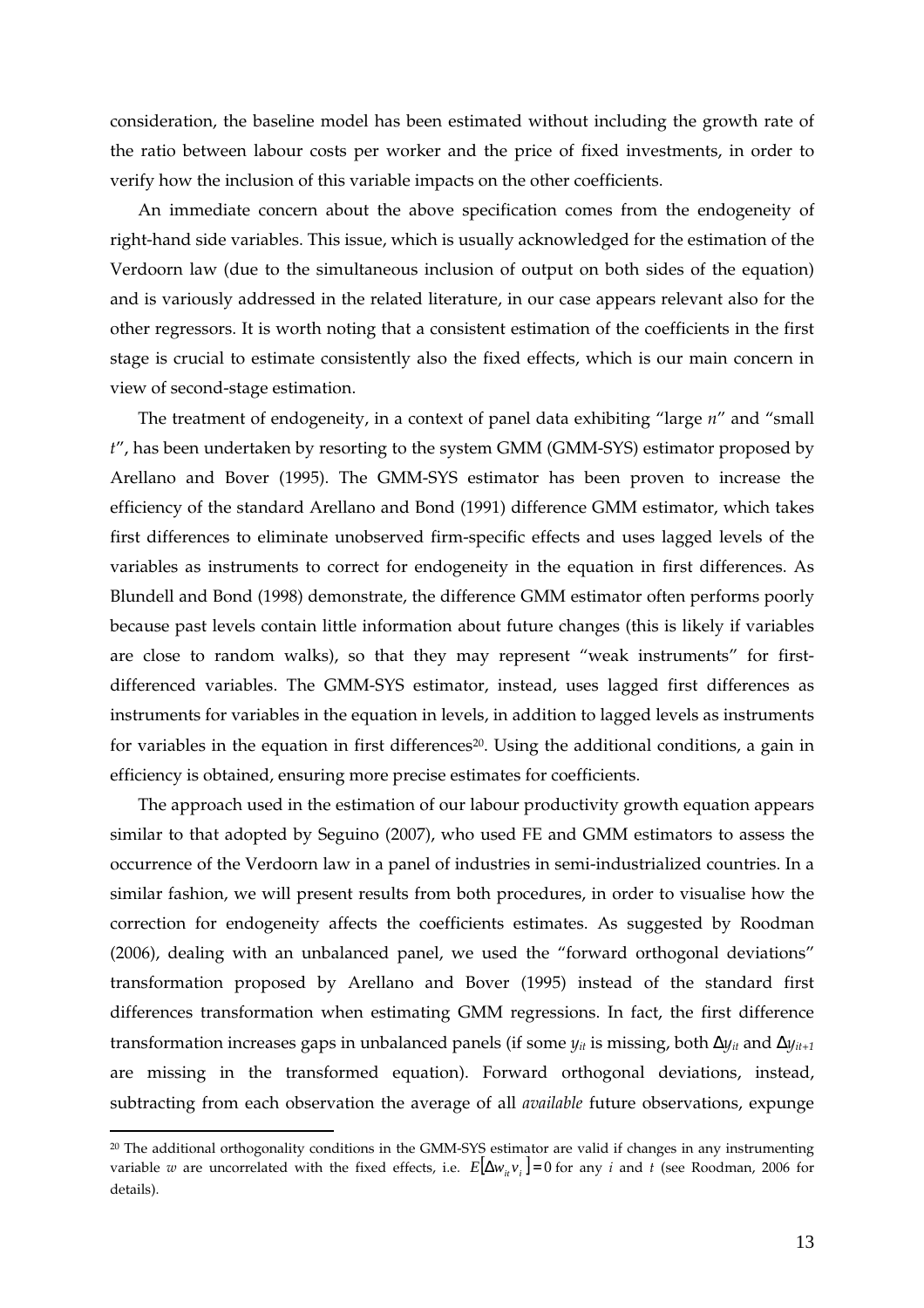fixed effects (as the first differences transformation does) but minimizing data loss. Moreover, as lagged observations do not enter this transformation, they are still valid as instruments21.

As for the choice of instruments, the usual rule in the GMM approach is to start from the first lag for pre-determined variables, and from the second for endogenous ones (Roodman, 2006). However, the standard approach to validate the instruments choice is to look at the Hansen test for over-identifying restrictions, and at the difference-in-Hansen test, which allows to test the validity of instruments subsets. Nonetheless, these tests are weakened by the inclusion of an excessive number of instruments (this problem, however, is likely to emerge when the number of individuals is "small" with regards to the number of instruments, which is not the case in our situation). According to these observations, by looking at the results of the Hansen test, we chose to include instruments starting from (t-3) for variables included simultaneously in the labour productivity equation, and from (t-2) for variables originally included with a lag<sup>22</sup>. Moreover, in order to limit the instruments count, we chose to stop at (t-4) in both cases<sup>23</sup>. Time dummies, which allow to control for productivity shocks common to all firms (and whose inclusion is crucial for testing correctly the auto-correlation of the residuals) are always included as "external" instruments.

Once consistent estimates of the parameters have been computed, we calculated for each firm the average of the residuals over the period 1998-2005, in order to obtain an estimate of the firm-specific, time invariant component of the residual. In the second step, we regressed these estimated individual effects on variables concerning the utilisation of labour flexibility, plus the usual controls including firm size, geographical area and industry dummies.

To be precise, in the second step we included, as explanatory variables, four dummies indicating firm's utilisation of fixed-term employees covered by collective bargaining (in the following, simply "fixed-term employees"), contract workers<sup>24</sup>, temporary help workers and on-the-job training workers25; in alternative, we included the share of each category of

<sup>&</sup>lt;sup>21</sup> The implementation of the orthogonal deviations transform is an option available in the Stata command *xtabond2*. It seems interesting to observe that the utilisation of this transformation requires a change in the onestep GMM weighting matrix, which, in this case, becomes simply the identity matrix (for details, see Roodman, 2006).

<sup>&</sup>lt;sup>22</sup> The need of an "extra" lag to achieve the validity of instrument with regards to the standard rule probably depends on the fact that our variables in levels are already growth rates, thus conveying in *t* also information concerning *t-1*.

<sup>23</sup> Anyway, estimations results would not change substantially in absence of this parsimonious limit.

<sup>24</sup> We collect under the definition of "contract workers" (*prestatori d'opera*) three contractual arrangements identifying contingent workers employed on their own and free-lance workers. These contractual arrangements, namely project workers (*collaboratori a progetto*), "employer-coordinated free-lance workers" (*collaboratori coordinati e continuativi*), and occasional workers (*collaboratori occasionali*) are formally classified among selfemployed, but are actually employed by firms, in many cases, as substitutes for regular workers.

<sup>25</sup> We collect under the definition of "on-the-job training contracts" (*contratti a causa mista*) apprenticeship contracts and training and work contracts (*contratti di formazione e lavoro*).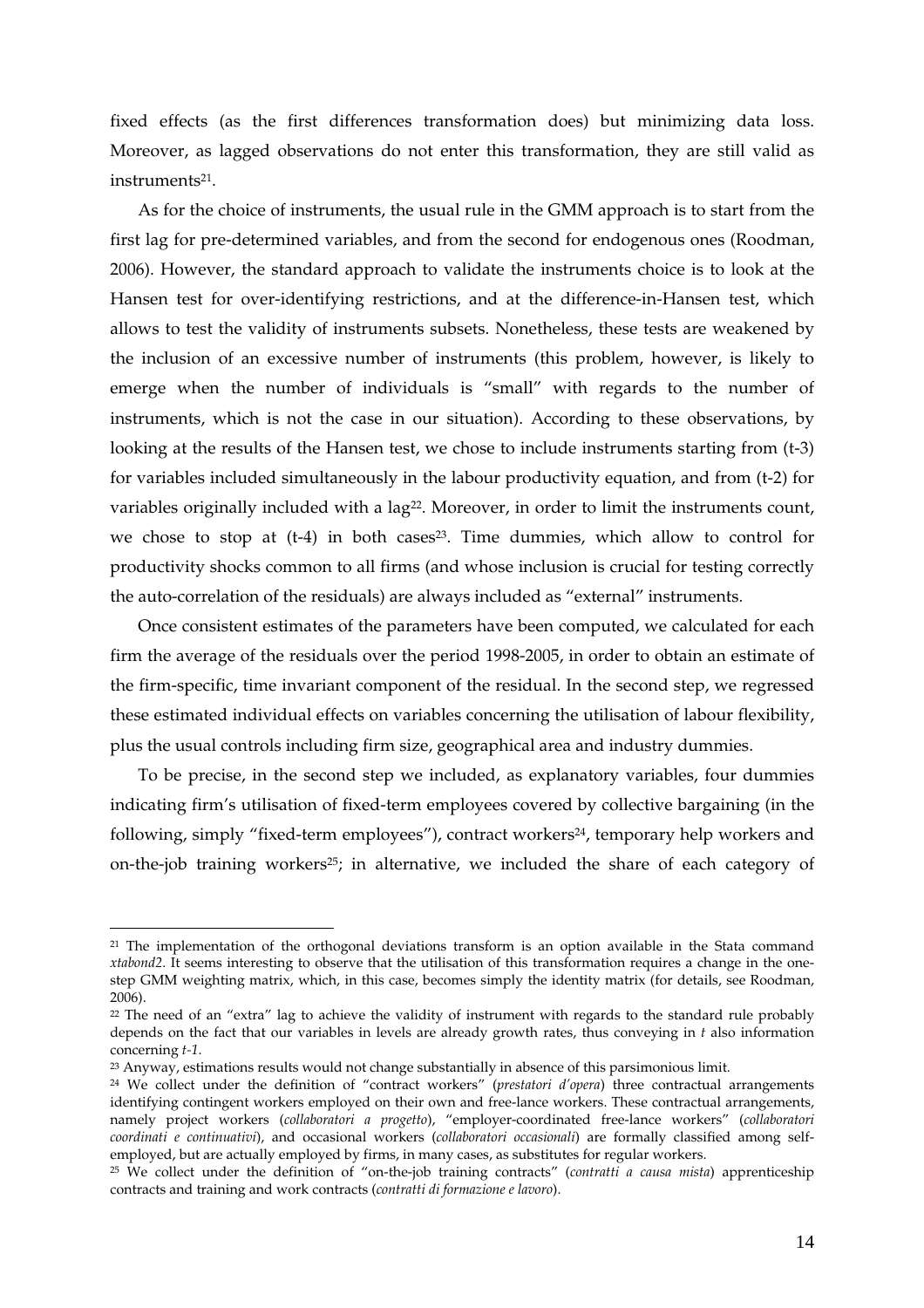workers over total employment<sup>26</sup>. In a further specification, in order to catch possible nonlinearities, we transformed each share in a set of dummies indicating respectively no utilisation, low utilisation (less than 5% of total employment), medium utilisation (from 5% to 20% of total employment) or high utilisation (more than 20%) of the specified contracts. This categorization, though arbitrary, appears quite informative as it will be apparent from the estimation results.

It should be noted that the explanatory variables included in the second step should be considered quasi-fixed during the estimation period (Zwick, 2004). This is a demanding assumption: though it can be assumed that firms' preferences about the exploitation of labour flexibility practices are slowly changing, the period under analysis is quite long (eight years), and various laws during the period provided for a deregulation of fixed-term arrangements. It should also be noted that our two-step approach does not take into account the possible occurrence of endogeneity in the second stage: in particular, one might think that a firm's decision to hire on fixed-term contracts could be related to poor business performances, culminating in slow labour productivity growth. The occurrence of such a reverse causality could produce biased coefficients.

By the way, the existence of a 'vicious circle' between the utilisation of labour flexibility and slow productivity growth has been explicitly taken into account from a theoretical point of view. In particular, we argued that technological laggards may be induced by a slack labour regulation to follow "low road" practices (utilisation of flexible labour), which in turn may affect negatively long-term competitiveness prospects.

In this context, we suggest to consider the results of the second step estimations as simple correlations between the unexplained component of labour productivity growth and the utilisation of atypical contractual arrangements, without the ambition to infer about causal effects. However, room is open for further research on this point. Two directions appear worthwhile for future research, namely looking for "external" instruments for the utilisation of fixed-term contracts, or using the second wave of the RIL survey (when it will be available) to track longitudinally the utilisation of flexible contractual arrangements at firm level (as in Black and Lynch, 2004).

The next section will provide econometric evidence about both first and second step estimations.

<sup>&</sup>lt;sup>26</sup> Our classification into different categories closely resembles those used by Houseman (2001) and Gramm and Schnell (2001).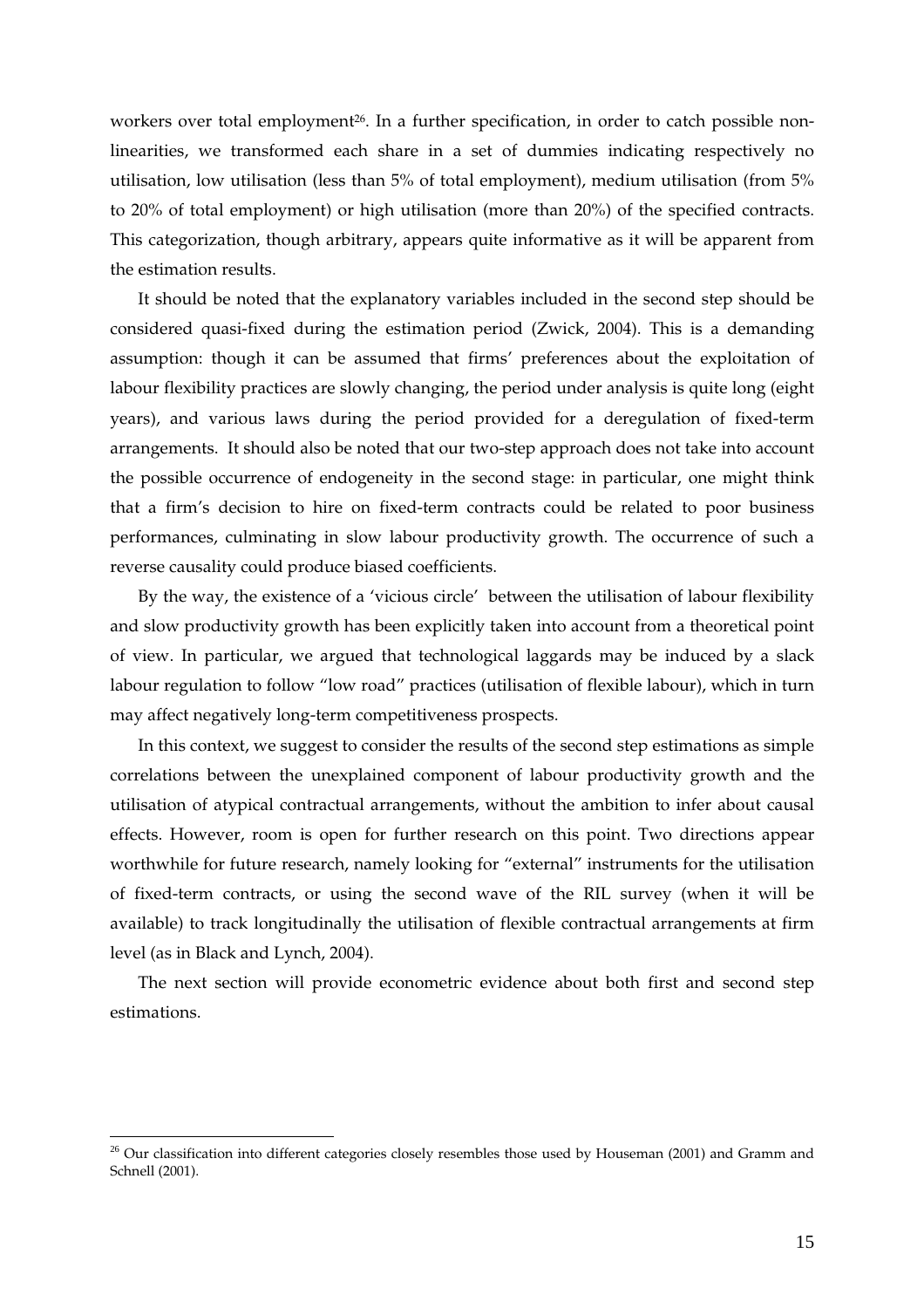#### **4) Econometric results**

 $\overline{a}$ 

Table 2 presents first-step estimations of labour productivity growth equations in the period 1998-2005. As anticipated in the previous section, we estimated as baseline model (columns 1 and 2) an "augmented Verdoorn law" (considering as explanatory variables the growth rates of value added and fixed capital stock per employee), while including in columns 3 and 4 the "Ricardo effect", i.e. the growth rate of labour costs per employee as a ratio to the deflator of fixed investments at 2-digit sectoral level. Both the "augmented Verdoorn law" and the basic Sylos Labini's equation have been estimated by both the within groups (FE) estimator and the Arellano and Bover (1995) GMM-SYS estimator, thus taking into account the existence of individual fixed effects, as explained in the previous section.

In columns (5-7) we estimated Sylos Labini's equation dinamically, by including lagged productivity growth (to verify the occurrence of a catch-up process among firms) and, in succession, the "Ricardo" effect with a lag (without including it simultaneously), the lagged growth of the capital stock per employee, and, in column 7, both variables in addition to the simultaneous "Ricardo" effect. Due to the inclusion of the lagged dependent variable, the latter equations have been estimated only by GMM (being aware of the well-known inconsistency of the FE estimator in this case).

It could be observed that, in columns (1-4), all the estimated coefficients present the expected sign and show statistical significance. As for the "augmented Verdoorn law", the correction of endogeneity made by the GMM estimator (whose instruments' validity is assessed by the value of the Hansen statistic and by the absence of second order correlation in the residuals) leads to an increase of the coefficients on both the growth rates of value added and fixed capital per employee. This is somehow contrary to our priors for what concerns the Verdoorn coefficient, which is expected to be upward-biased in the FE specification, but turns from 0.591 to 0.795 after the correction for endogeneity<sup>27</sup>.

However, a higher than expected Verdoorn coefficient could probably stem from the omission of relevant variables. This hypothesis is confirmed when the "Ricardo" effect is included into the baseline equation (columns 3-4). In this specification, in fact, it can be observed that the Verdoorn coefficient stands at around 0.5, slightly decreasing in the GMM specification with regards to the FE one.

<sup>27</sup> It should be noted that usual estimations of the Verdoorn coefficient stand between 0.30 and 0.70 (see McCombie et al., 2002).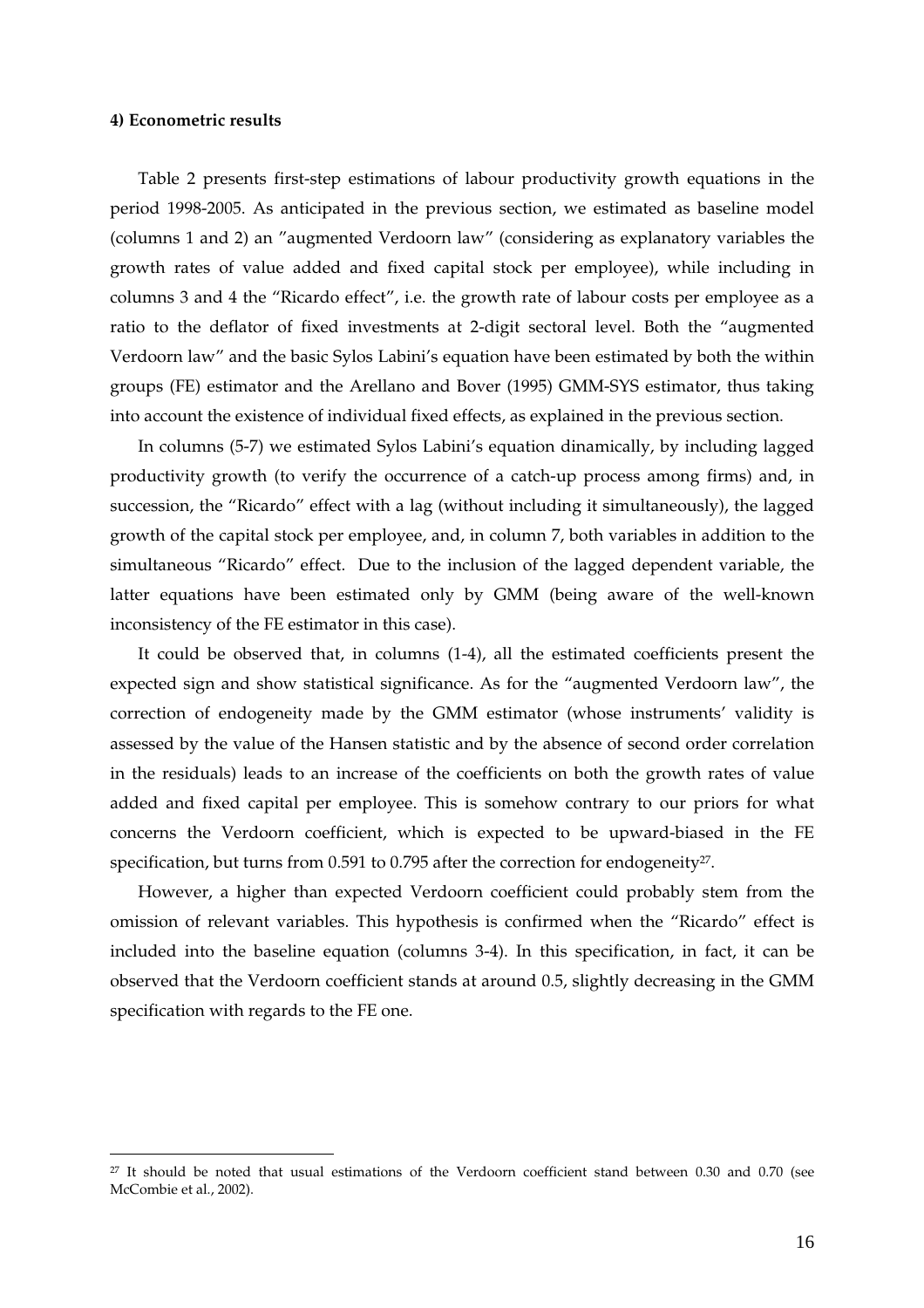**Table 2.** Determinants of labour productivity growth using within and GMM estimators (first-step estimation)

|                                            | (1)         | (2)             | (3)        | (4)            | (5)            | (6)            | (7)            |
|--------------------------------------------|-------------|-----------------|------------|----------------|----------------|----------------|----------------|
|                                            | <b>FE</b>   | <b>GMM</b>      | FE         | <b>GMM</b>     | <b>GMM</b>     | <b>GMM</b>     | <b>GMM</b>     |
| Smith effect                               | $0.591***$  | $0.795***$      | $0.537***$ | $0.511***$     | $.726***$      | $0.736***$     | $0.648***$     |
|                                            | (0.009)     | (0.232)         | (0.005)    | (0.158)        | $-0.187$       | (0.192)        | (0.153)        |
| Ricardo effect                             |             |                 | $0.907***$ | $0.853***$     |                |                | $0.846***$     |
|                                            |             |                 | (0.003)    | (0.076)        |                |                | (0.069)        |
| Ricardo effect (t-1)                       |             |                 |            |                | 0.105          | $-0.033$       | $-0.018$       |
|                                            |             |                 |            |                | (0.124)        | (0.173)        | (0.080)        |
| Growth of capital stock per employee       | $0.370***$  | $0.527***$      | $0.055***$ | $0.160**$      | $0.768***$     | $0.778***$     | $0.151**$      |
|                                            | (0.003)     | (0.113)         | (0.002)    | (0.080)        | (0.083)        | (0.086)        | (0.067)        |
| Growth of capital stock per employee (t-1) |             |                 |            |                |                | 0.127          | 0.024          |
|                                            |             |                 |            |                |                | $-0.113$       | (0.054)        |
| Growth of labour productivity (t-1)        |             |                 |            |                | $-0.095$       | $-0.100$       | $-0.017$       |
|                                            |             |                 |            |                | (0.119)        | (0.123)        | (0.069)        |
| <b>Constant term</b>                       | $-0.036***$ | $-0.077**$      | $0.012***$ | 0.007          | $-0.060***$    | $-0.063***$    | $-0.023***$    |
|                                            | (0.010)     | (0.031)         | (0.005)    | (0.022)        | (0.015)        | (0.016)        | (0.007)        |
| Time dummies                               | Yes         | Yes             | Yes        | Yes            | Yes            | Yes            | Yes            |
| Number of firms                            | 4972        | 4972            | 4972       | 4972           | 4756           | 4756           | 4756           |
| Number of observations                     | 31003       | 31003           | 30956      | 30956          | 24751          | 24712          | 24688          |
| Number of instruments                      |             | 36              |            | 50             | 63             | 63             | 63             |
| Hansen (p-value)                           |             | 18.29 (0.865)   |            | 37.17 (0.553)  | 62.62(0.149)   | 61.28(0.153)   | 47.63 (0.569)  |
| $AR(1)$ (p-value)                          |             | $-14.42(0.000)$ |            | $-6.78(0.000)$ | $-7.60(0.000)$ | $-2.57(0.010)$ | $-4.43(0.000)$ |
| $AR(2)$ (p-value)                          |             | $-0.36(0.712)$  |            | $-0.14(0.892)$ | $-1.33(0.182)$ | $-1.33(0.183)$ | $-0.83(0.409)$ |

One-step GMM-SYS estimation with robust standard errors in columns (2) and (4-7)

Dependant variable: labour productivity growth. 'Smith effect': growth rate of value added. 'Ricardo effect': growth rate of labour costs per employee as a ratio to the deflator of fixed investments at 2-digit sectoral level.

Standard errors in parentheses. Estimation period: 1998-2005. \* Significant at 10%; \*\* significant at 5%; \*\*\* significant at 1%.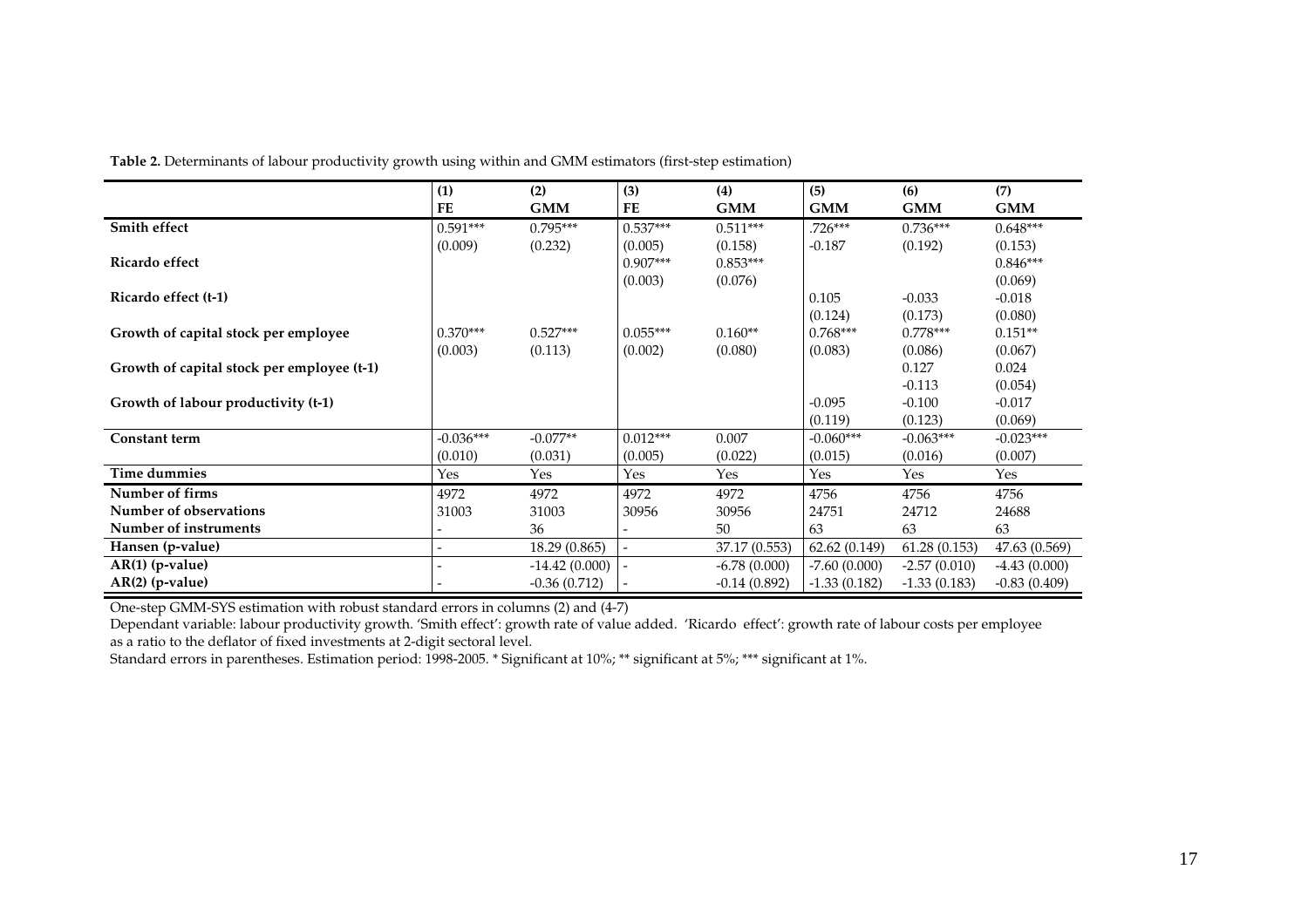Turning to the "Ricardo" effect, it should be noted that the coefficient attached to the growth of labour costs relative to the price of fixed capital shows an upward bias in the FE specification, turning from 0.907 to 0.853 after the correction for endogeneity. This coefficient measures the elasticity of labour productivity with respect to labour costs (deflated by the price of fixed capital at sectoral level). In principle, a coefficient taking on a value of approximately one should insure the constancy of the labour share on firms' value added<sup>28</sup>, while a coefficient of less than one is coherent with an increase of the labour share if an exogenous increase of labour costs per worker occurs (after controlling for the other variables)<sup>29</sup>. Conversely, in a context of decreasing labour costs (in real terms), a coefficient of less than one is consistent with a decrease of the labour share: this is exactly the situation which occurred in Italy during the last decade, when, in spite of its stagnation, real wages grew less than labour productivity, causing an increase of the profit share on national income (Zenezini, 2004; Tronti, 2007).

According to Sylos Labini's model, the size of this coefficient is influenced by firms' market power, i.e. by the capacity to transfer labour costs onto prices by mark-up pricing. In particular, in a competitive environment, firms are more stimulated to raise labour productivity rather than shifting labour costs on prices; this should translate into a higher coefficient on the "Ricardo" effect. In this regard, it seems interesting to analyze how this coefficient changes among different sectors. Appendix A shows estimates of Sylos Labini's equation estimated at sectoral level (industry, construction and services). It should be noted, in particular, that industry (manufacturing plus energy production and supply) shows an elasticity coefficient of approximately one, coherent with the constancy of the wage share, while construction and services exhibit a lower coefficient (that could be explained by a less competitive market structure in those sectors, or, alternatively, by lower chances of dynamic labour/capital substitution)<sup>30</sup>.

In columns 5 to 7 we estimated the model dynamically, including the lagged dependent variable (in order to allow for the occurrence of a catch-up effect) and specifying different lag structures for the regressors, according to Sylos Labini's original estimation of the model (where lags were allowed for both the "Ricardo" effect and the investments variable). Interestingly, it can be observed that all lagged variables do not show statistical significance at conventional levels; in particular, the lagged "Ricardo" variable does not display a significant effect on productivity growth, even if included alone31.

<sup>28</sup> This condition, at aggregate level, is better known as "Bowley's law" (see Tronti, 2007b).

<sup>&</sup>lt;sup>29</sup> The hypothesis that this coefficient is statistically different from 1 is accepted by a Wald test at 5% significance level. <sup>30</sup> Interestingly, it could also be noted that the magnitude of the "Smith" effect is higher in manufacturing than in services, coherently with the hypothesis of stronger increasing returns in manufacturing.

<sup>&</sup>lt;sup>31</sup> In Sylos Labini's model, the effect of real wage increases on labour productivity growth in the short run may stem from an "organization effect", i.e. by a higher scope for internal restructuring, while the effect in the longer run is explained in terms of "dynamic substitution" between labour and capital. The evidence from our data seems to support the occurrence of the first hypothesis rather than the second one.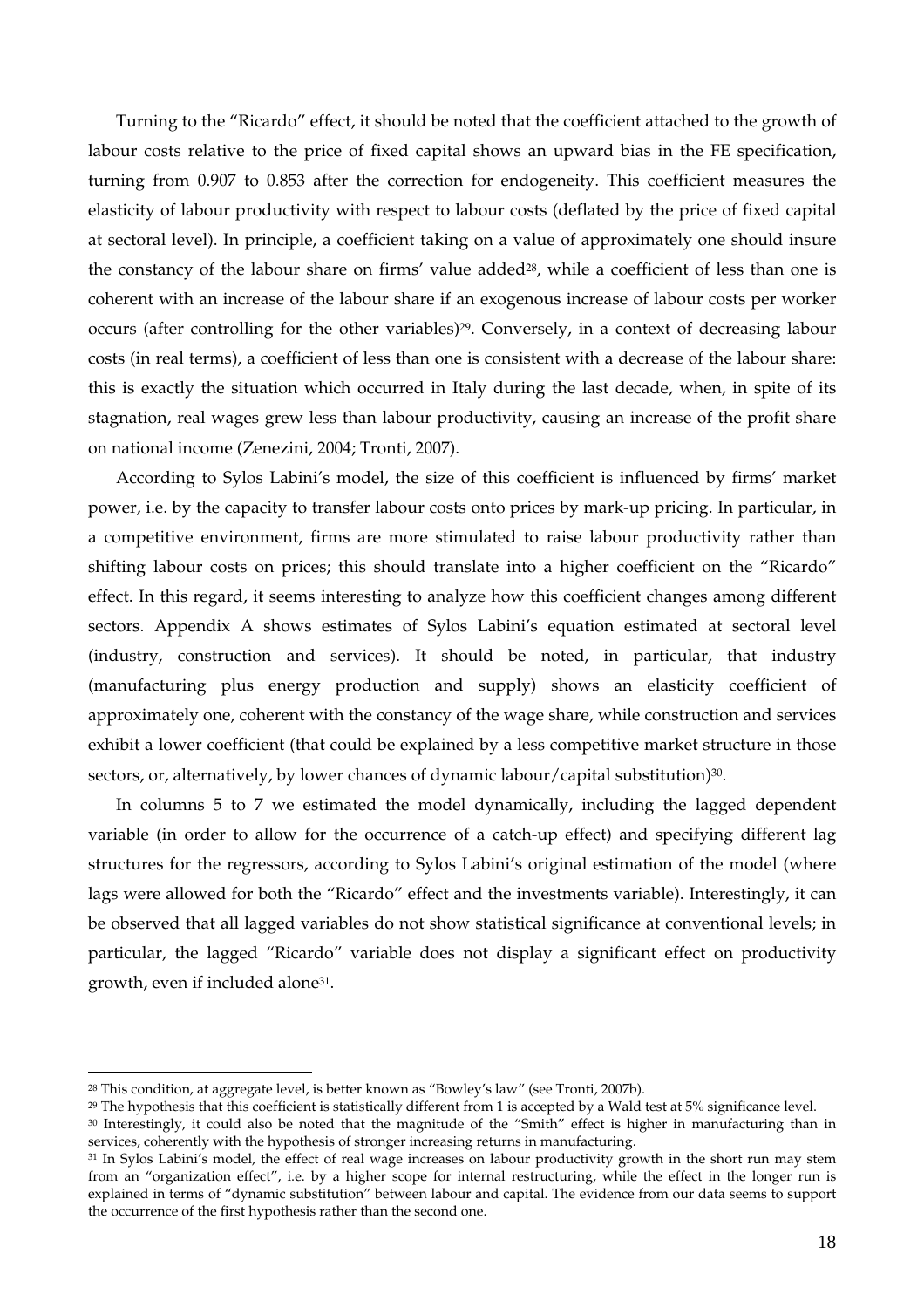According to this evidence, we will rely on the equation in column 4 as our favourite specification of the model, and we will use it (together with the equation in column 2) as our starting point for the second-step estimation<sup>32</sup>.

Table 3 shows estimates of second-step regressions, where the dependent variable is the vector of firm fixed-effects, which has been estimated by averaging firm-specific residuals over time33. As it can be observed, the specification includes alternatively four dummies for the utilization of different typologies of flexible contractual arrangements (fixed-term employees, contract workers, temporary help workers and on-the-job training contracts) or their shares over the total workforce. As additional controls, dummies for firm size, geographical area and industry (not shown in the table) have been included. Robust standard errors have been computed.

Looking at the first two columns, the utilisation of both fixed-term employees and on-the-job training contracts comes out to be negatively correlated with labour productivity growth (the latter with a higher statistical significance when Sylos Labini's equation is estimated at the first stage). In particular, the use of fixed-term contracts seems associated with an yearly decrease of labour productivity by 1% if using Sylos Labini's model, and by 1.8% if using the "augmented Verdoorn law" model.

When looking at proportions, this evidence appears to a certain extent confirmed. The share of fixed-term employees still shows a negative and significant sign when Sylos Labini's equation is estimated at the first stage, though statistical significance disappears when the "Ricardo effect" is omitted. As for the coefficients' magnitude, a share of fixed term contracts standing at 10% appears correlated with an annual decrease of labour productivity by 0.63 percentage points<sup>34</sup>. It should be noted that, in this specification, the share of contract workers is positively correlated with productivity growth. This may be explained by the fact that, in many cases, contract workers are knowledge workers or consultants (different statistics point at a higher diffusion of these contractual typologies among workers with upper secondary and tertiary education). However, we are not able to take into account this issue, due to the absence of information on skills or educational levels in our dataset. Otherwise, this could be a spurious effect due to the fact that contract workers are considered self-employed, so that they should not enter the count of employees in the AIDA dataset (the denominator of labour productivity)<sup>35</sup>.

<sup>&</sup>lt;sup>32</sup> It seems worth noting to observe that the validity of the instruments choice for both equations is confirmed not only by the overall Hansen test, but also by the difference-in-Hansen test performed on each subset of instruments and on the instruments in levels (results available upon request).

<sup>33</sup> Note that Table 3 refers to columns 2 and 4 in Table 2.

<sup>&</sup>lt;sup>34</sup> It seems interesting to observe that the magnitude of this coefficient appears comparable with Lucidi (2007), where a 10% fixed-term share was correlated with a labour productivity decrease in 2001-2003 ranging from 1.38% to 2.71% (according to different specifications), i.e. between 0.69% and 1.35% per year.

<sup>35</sup> However, this issue should be more relevant in explaining differences in productivity *levels*, rather than *growth rates*. Nonetheless, we verified that the average growth of employment (observed in the AIDA data) in the period 1998-2005 is not statistically different between firms using or not using contract workers. Moreover, it should be remarked that the incidence of contract workers is far higher in small firms, where the risk of reporting unreliable information in balance sheets appears higher. Excluding from second-stage regressions firms with less than 10 employees (about 400 hundred firms) the coefficient of contract workers turns insignificant, while all the other results are confirmed.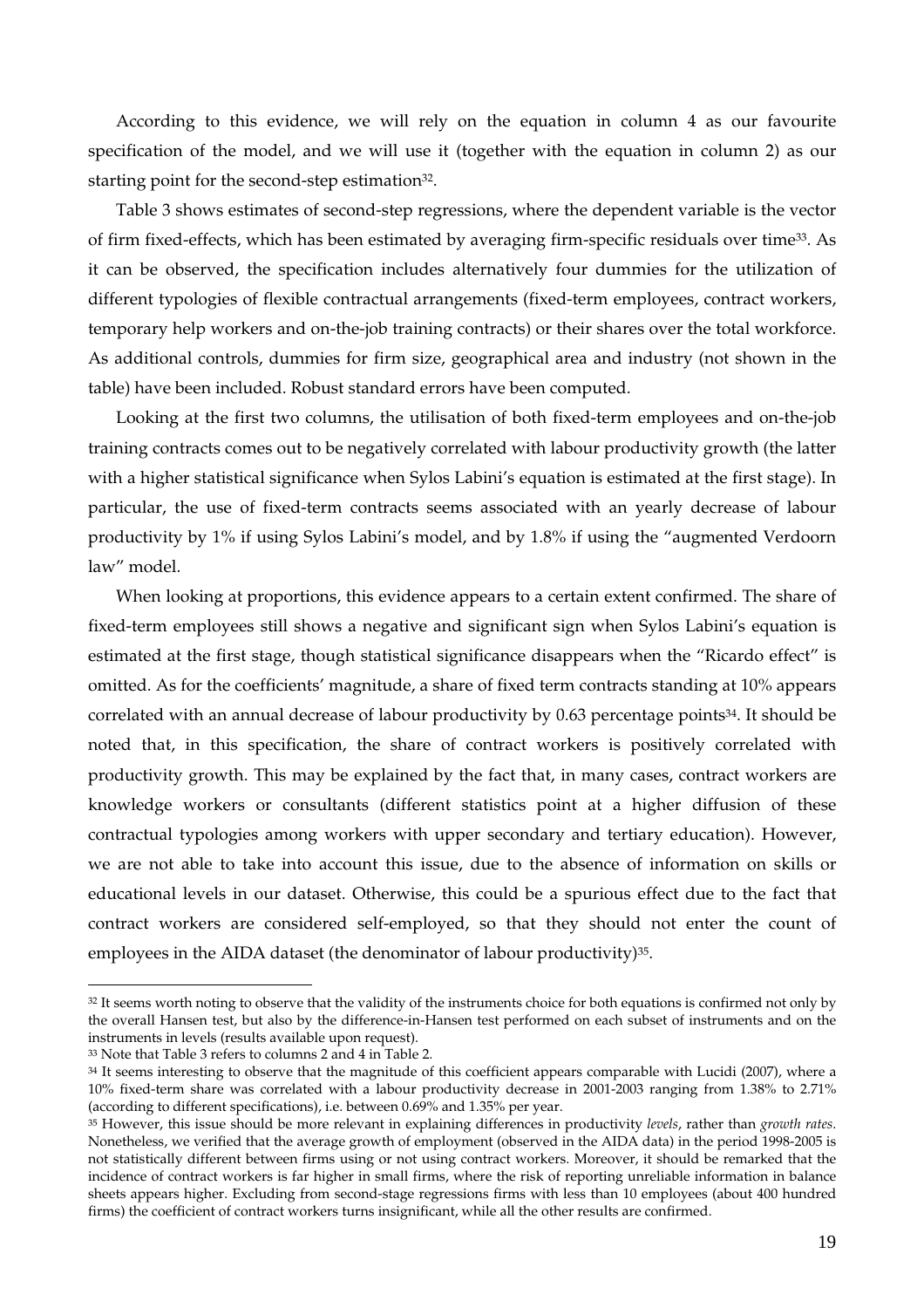| First-step eq. (column from Table 2)   | (2)         | (4)         | (2)        | (4)         |
|----------------------------------------|-------------|-------------|------------|-------------|
| Use of fixed-term employees            | $-0.018**$  | $-0.010**$  |            |             |
|                                        | (0.008)     | (0.004)     |            |             |
| Use of contract workers                | 0.009       | 0.007       |            |             |
|                                        | (0.009)     | (0.005)     |            |             |
| Use of on-the-job training contracts   | $-0.014*$   | $-0.012***$ |            |             |
|                                        | (0.008)     | (0.004)     |            |             |
| Use of temporary help workers          | $-0.008$    | $-0.004$    |            |             |
|                                        | (0.009)     | (0.005)     |            |             |
| Share of fixed-term employees          |             |             | $-0.065$   | $-0.063**$  |
|                                        |             |             | (0.046)    | (0.028)     |
| Share of contract workers              |             |             | $0.079**$  | $0.043**$   |
|                                        |             |             | (0.035)    | (0.018)     |
| Share of on-the-job training contracts |             |             | $-0.023$   | $-0.066*$   |
|                                        |             |             | (0.066)    | (0.035)     |
| Share of temporary help workers        |             |             | $-0.156$   | $-0.086$    |
|                                        |             |             | (0.128)    | (0.059)     |
| 10-19 employees                        | 0.022       | $0.026**$   | 0.026      | $0.026**$   |
|                                        | (0.017)     | (0.011)     | (0.018)    | (0.011)     |
| 20-49 employees                        | $0.032*$    | $0.026**$   | $0.035*$   | $0.024**$   |
|                                        | (0.017)     | (0.010)     | (0.018)    | (0.011)     |
| 50-249 employees                       | 0.011       | $0.022**$   | 0.015      | $0.021*$    |
|                                        | (0.017)     | (0.011)     | (0.018)    | (0.011)     |
| 250-499 employees                      | 0.021       | $0.029***$  | 0.024      | $0.027**$   |
|                                        | (0.019)     | (0.011)     | (0.020)    | (0.012)     |
| More than 500 employees                | $0.050**$   | $0.028**$   | $0.051**$  | $0.024*$    |
|                                        | (0.021)     | (0.013)     | (0.022)    | (0.013)     |
| North-East                             | $-0.003$    | $-0.002$    | $-0.004$   | $-0.001$    |
|                                        | (0.008)     | (0.004)     | (0.008)    | (0.004)     |
| Centre                                 | $-0.026**$  | $-0.015**$  | $-0.024**$ | $-0.014**$  |
|                                        | (0.011)     | (0.007)     | (0.012)    | (0.007)     |
| South                                  | $-0.034***$ | $-0.027***$ | $-0.029**$ | $-0.022***$ |
|                                        | (0.013)     | (0.007)     | (0.013)    | (0.007)     |
| <b>Constant term</b>                   | 0.010       | $-0.022$    | $-0.005$   | $-0.027$    |
|                                        | (0.028)     | (0.024)     | (0.029)    | (0.025)     |
| Number of observations                 | 4972        | 4972        | 4914       | 4914        |
| F-test (p-value)                       | 2.19(0.00)  | 3.15(0.00)  | 2.19(0.00) | 3.39(0.00)  |

**Table 3.** Effects of labour flexibility on average productivity growth 1998-2005 (second step estimation)

Dependant variable: average residual from first-step estimation. Estimation method: OLS. Robust standard errors in parentheses. \* Significant at 10%; \*\* significant at 5%; \*\*\* significant at 1%. Industry dummies are included

Looking at control variables, it appears evident that increasing firm size corresponds to higher labour productivity growth (in particular, with respect to firms with less than 10 employees). Moreover, if geographical area is taken into account, firms in Central and Southern regions show a worse performance, in terms of productivity growth, with respect to firms located in the North of Italy.

In order to provide a deeper insight into these results, we re-estimated these equations by looking at the existence of non-linearities in the relationship between labour flexibility and productivity growth. To do this, we transformed shares into categorical variables, including three dummies in the specification, respectively for: low utilisation of the indicated contractual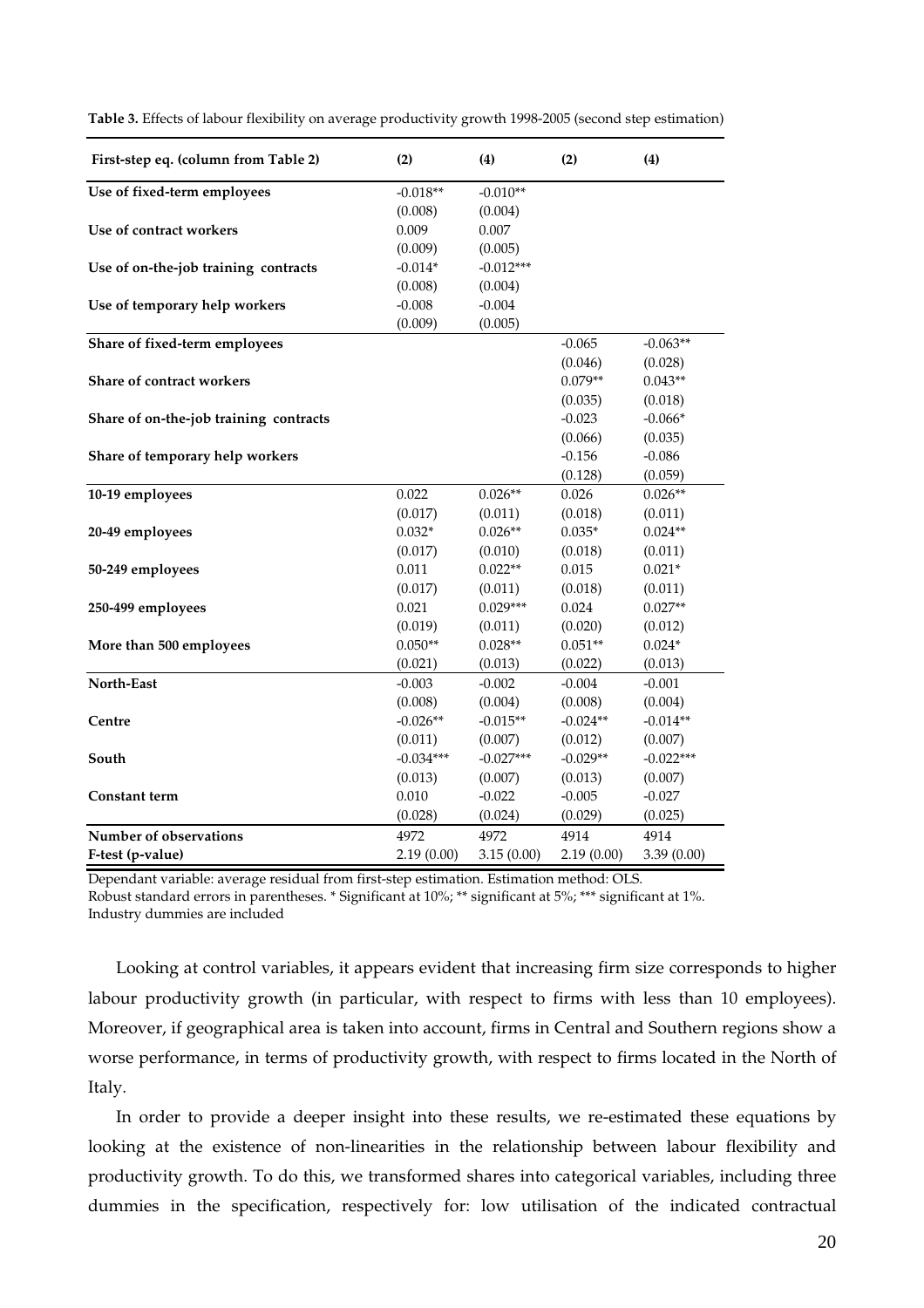arrangement (less than 5% of the workforce); medium utilisation (between 5% and 20% of the workforce); high utilisation (more than 20% of the workforce). The reference case, obviously, is represented by no utilisation of the specified contract.

| First-step eq. (column from Table 2)           | (2)        | (4)         |
|------------------------------------------------|------------|-------------|
| Share of fixed-term employees: low             | $-0.003$   | $-0.002$    |
|                                                | (0.009)    | (0.005)     |
| Share of fixed-term employees: medium          | $-0.020**$ | $-0.009$    |
|                                                | (0.010)    | (0.006)     |
| Share of fixed-term employees: high            | $-0.042**$ | $-0.039***$ |
|                                                | (0.019)    | (0.014)     |
| Share of contract workers: low                 | $-0.007$   | 0.000       |
|                                                | (0.011)    | (0.006)     |
| Share of contract workers: medium              | 0.008      | 0.004       |
|                                                | (0.010)    | (0.005)     |
| Share of contract workers: high                | $0.025*$   | $0.016**$   |
|                                                | (0.013)    | (0.007)     |
| Share of temporary help workers: low           | 0.000      | 0.000       |
|                                                | (0.013)    | (0.006)     |
| Share of temporary help workers: medium        | $-0.006$   | $-0.008$    |
|                                                | (0.011)    | (0.005)     |
| Share of temporary help workers: high          | $-0.191*$  | $-0.054$    |
|                                                | (0.112)    | (0.043)     |
| Share of on-the-job training contracts: low    | $-0.020**$ | $-0.012***$ |
|                                                | (0.009)    | (0.005)     |
| Share of on-the-job training contracts: medium | $-0.008$   | $-0.011**$  |
|                                                | (0.011)    | (0.005)     |
| Share of on-the-job training contracts: high   | $-0.002$   | $-0.012$    |
|                                                | (0.020)    | (0.011)     |
| 10-19 employees                                | 0.026      | $0.026**$   |
|                                                | (0.018)    | (0.011)     |
| 20-49 employees                                | $0.038**$  | $0.026**$   |
|                                                | (0.018)    | (0.011)     |
| 50-249 employees                               | 0.023      | $0.025**$   |
|                                                | (0.019)    | (0.012)     |
| 250-499 employees                              | 0.034      | $0.031**$   |
|                                                | (0.021)    | (0.012)     |
| More than 500 employees                        | $0.064***$ | $0.029**$   |
|                                                | (0.023)    | (0.014)     |
| North-East                                     | $-0.001$   | 0.000       |
|                                                | (0.008)    | (0.004)     |
| Centre                                         | $-0.023**$ | $-0.013*$   |
|                                                | (0.012)    | (0.007)     |
| South                                          | $-0.029**$ | $-0.022***$ |
|                                                | (0.013)    | (0.007)     |
| Constant term                                  | $-0.001$   | $-0.026$    |
|                                                | (0.030)    | (0.025)     |
| Observations                                   | 4914       | 4914        |
| F-test (p-value)                               | 2.08(0.00) | 3.11(0.00)  |

**Table 4.** Effects of labour flexibility on average productivity growth 1998-2005 (second step estimation)

Dependant variable: average residual from first-step estimation. Estimation method: OLS. Robust standard errors in parentheses. \* Significant at 10%; \*\* significant at 5%; \*\*\* significant at 1%. Industry dummies are included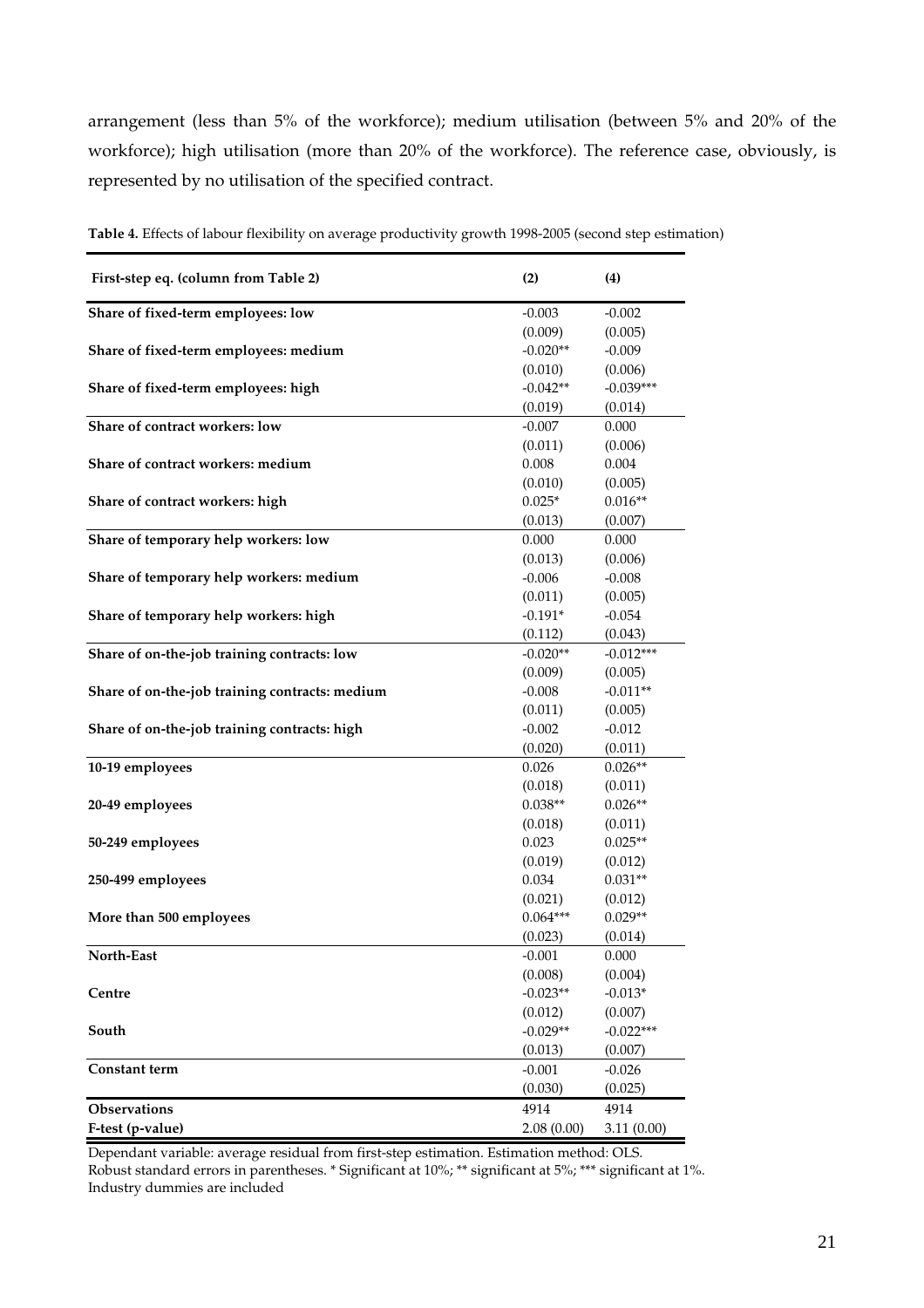Looking at Table 4, it can be observed that the negative correlation between fixed-term employees and labour productivity growth is more evident for firms making a massive use of this employment typology. This appears clear especially in column 4 (corresponding to the estimation of Sylos Labini's model in the first stage), which shows that only firms exhibiting a share of fixedterm employees higher than 20% experienced a significant decrease of labour productivity in the period 1998-2005 (by a yearly 3.9%). This seems to provide some evidence to the idea that low shares of fixed-term employees (hired, for instance, to perform specific skilled occupations, or to deal with production peaks) are not harmful to firm performance, while their abuse may lead to detrimental consequences on productivity growth.

As for the other results, it should be noted that the utilisation of on-the-job training contracts appears correlated with a decrease of labour productivity at all intensities of utilisation (column 4) and by a similar magnitude (around 1.2% per year), though only the dummies corresponding to a "low" and "medium" share reach the conventional levels of significance.

The negative effect of on-the-job training contracts on productivity could be explained by the lower proficiency at work of employees entailed with this kind of contracts, whose aim is to provide young workers with a training and probationary period. Finally, it seems worth noting that the estimated effect of a "high" share of temporary help workers shows a large negative coefficient, which, however, fails to achieve the standard levels of significance.

Appendix B shows the estimation results obtained by using the balanced sample, which contains firms where full information from the AIDA dataset was available in the period 1998- 2005. First-step results appear in line with those achieved by using the unbalanced sample, although some coefficients differ in magnitude, while the growth rate of fixed capital per employee turns insignificant in the GMM specifications when the "Ricardo" effect is included<sup>36</sup>. Interestingly, according to second-step estimations, the utilisation of fixed-term employees maintains a significantly negative correlation with labour productivity growth, while the dummies for the utilisation of other contractual typologies never achieve statistical significance. However, when shares are included in place of dummy variables, the proportion of fixed-term employees appears negatively related to productivity growth, but the significance level falls to 10% (if Sylos Labini's equation is estimated at first stage). Moreover, differently from the results presented for the unbalanced sample, the negative coefficient on the share of temporary help workers here achieves statistical significance.

It seems useful to remember that these differences could actually depend on the different composition of the samples, the balanced one showing a far higher percentage of large and manufacturing firms (see Appendix C).

<sup>36</sup> This result closely resembles the evidence showed in Table 6 for firms with more than 250 employees, due to the higher incidence of large firms in the balanced panel. This evidence implies that in larger firms, which are supposed to be more capital intensive, a stronger role of wage costs in explaining capital deepening is observed.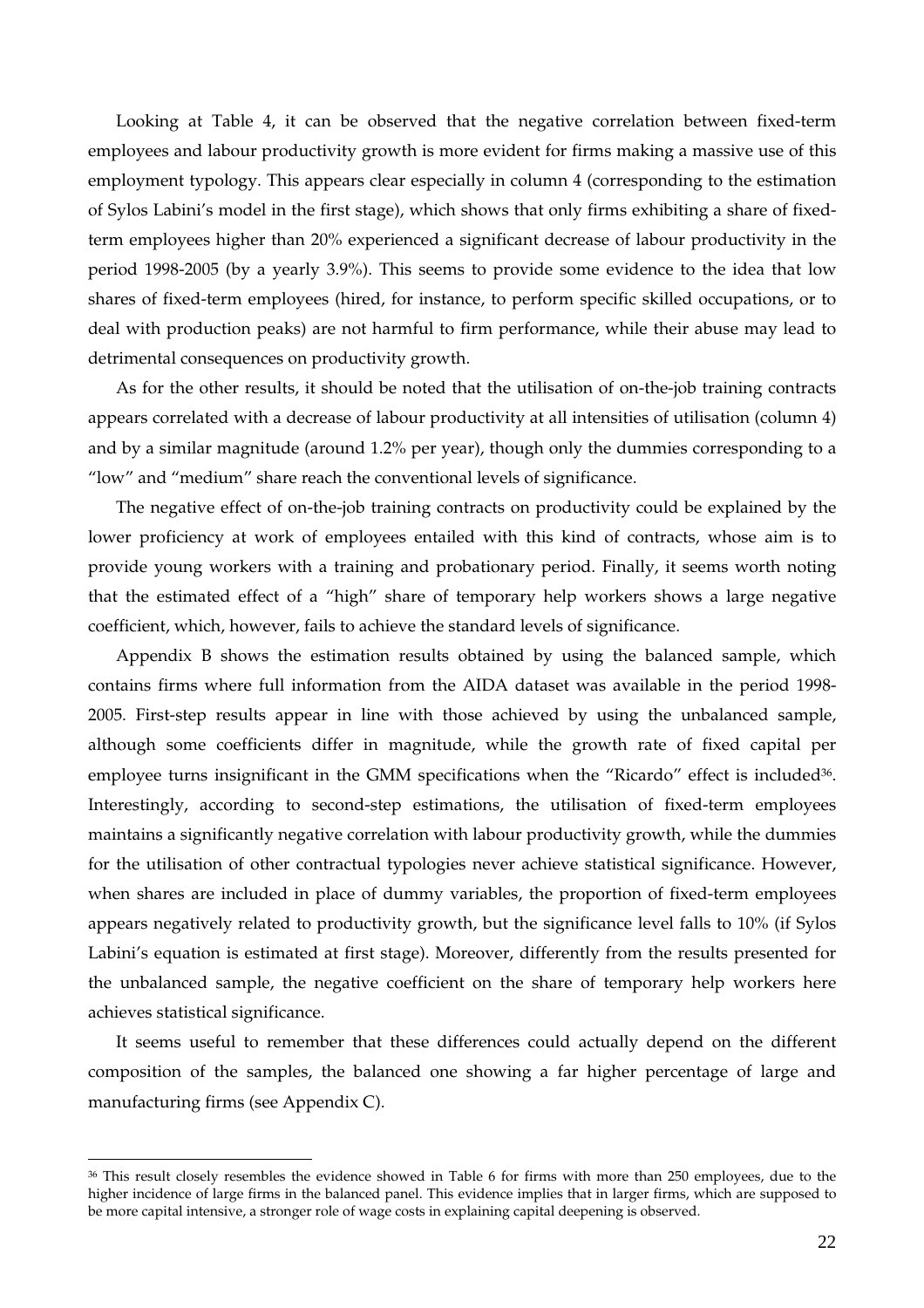## **Concluding remarks**

 $\overline{a}$ 

The empirical results presented in this paper provide some evidence in support of the existence of a trade-off between firms' utilisation of flexible contractual arrangements and labour productivity growth. This evidence appears stronger, among the different employment typologies, for the utilisation of fixed-term employees (namely, the same contractual category taken into account in Lucidi, 2007). Interestingly, on-the-job training contracts as well appear negatively related to labour productivity growth.

Among the side results of the paper, it should be noted that the adopted two-step estimation methodology allowed to perform an additional test for the estimation of Sylos Labini's productivity equation at firm level. The application of the Arellano and Bover (1995) GMM-SYS estimator on a panel of firms, observed over a reasonably long period (1998-2005), allowed to control simultaneously for firms' unobserved heterogeneity and for the endogeneity of the explanatory variables, thus resulting in reliable coefficients estimates. Among the results, it seems interesting to remark that a significant (and plausibly sized) Verdoorn coefficient has been verified, pointing at the existence of dynamic increasing returns at firm level. Furthermore, a positive, though lower than one, elasticity of labour productivity to labour costs (measured as a ratio to the sectoral price of investment goods) has been estimated, coherent with the observed reduction of the wage share in the last years, in a wage moderation context.

The limits of the adopted two-step estimation approach stand mainly in the potential endogeneity affecting second-stage estimation, which has not been assessed so far. Two potential lines of research, in order to overcome this problem, may imply looking at "external" instruments for the utilisation of fixed-term contracts (as in Zwick, 2004, in the case of employee participation)37, or relying on longitudinal data for the utilisation of flexible labour (namely, the second wave of the RIL dataset).

In spite of these drawbacks, the results on a whole seem to provide a robustness check for the evidence presented in Lucidi (2007). From a policy viewpoint, these results highlight a problem of sustainability of recent labour market reforms in terms of long-term competitiveness, pointing at the need of a reassessing the legislation on atypical employment as well as of proposals to reform the wage bargaining system.

In particular, reforms aiming at closing the wage differential between temporary and permanent workers appear crucial, in order to reduce the cost-saving incentive often associated to the utilisation of flexible staffing arrangements, in addition to the absence of firing costs due to their temporary nature (in particular, a suitable strategy seems to apply the same social contribution rate to all contractual typologies); these reforms should be included in a more general

<sup>37</sup> This, however, does not appear an easy task: finding an instrument being correlated with the utilisation of temporary contracts but uncorrelated to productivity growth is not straightforward.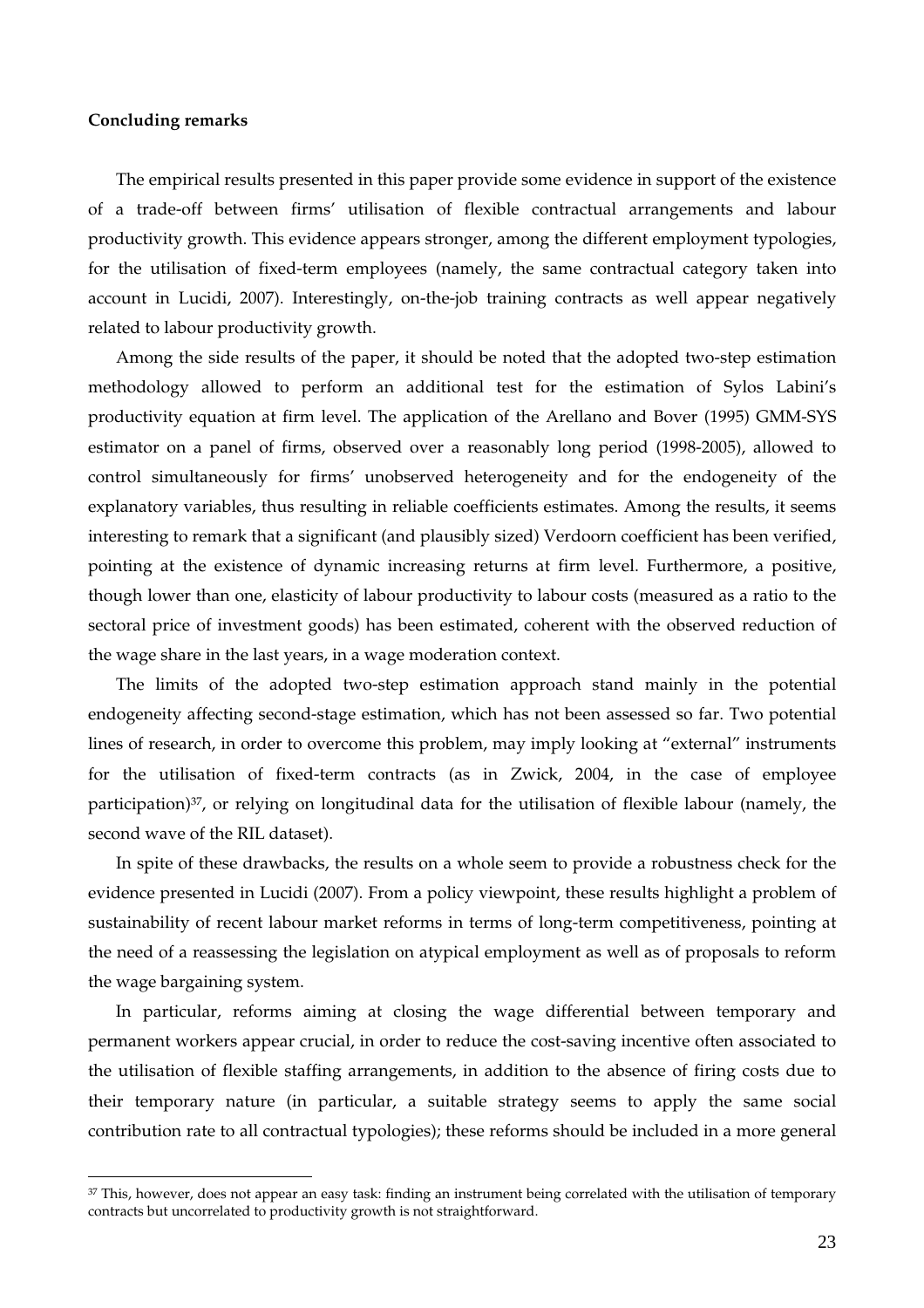revision of collective bargaining rules, which in the current system do not seem to provide employers with adequate incentives to innovation and technological change. On the flexibility side, temporal limits to the provision of fixed-term contracts appear welcome, in order to avoid the adoption of 'churning' strategies (Blanchard and Landier, 2002) with detrimental effects on labour productivity, as well as the occurrence of dual labour markets, which appear a direct consequence of the 'two-tier' nature of recent reforms. In these terms, labour market legislation should provide incentives to a proper utilisation of fixed-term contracts (i.e. facilitating their use as instruments to cope with demand fluctuations and production peaks, or to screen labour entrants, acting as 'stepping stones' to permanent employment) and rebalance the overall level of employment protection in favour of temporary employees.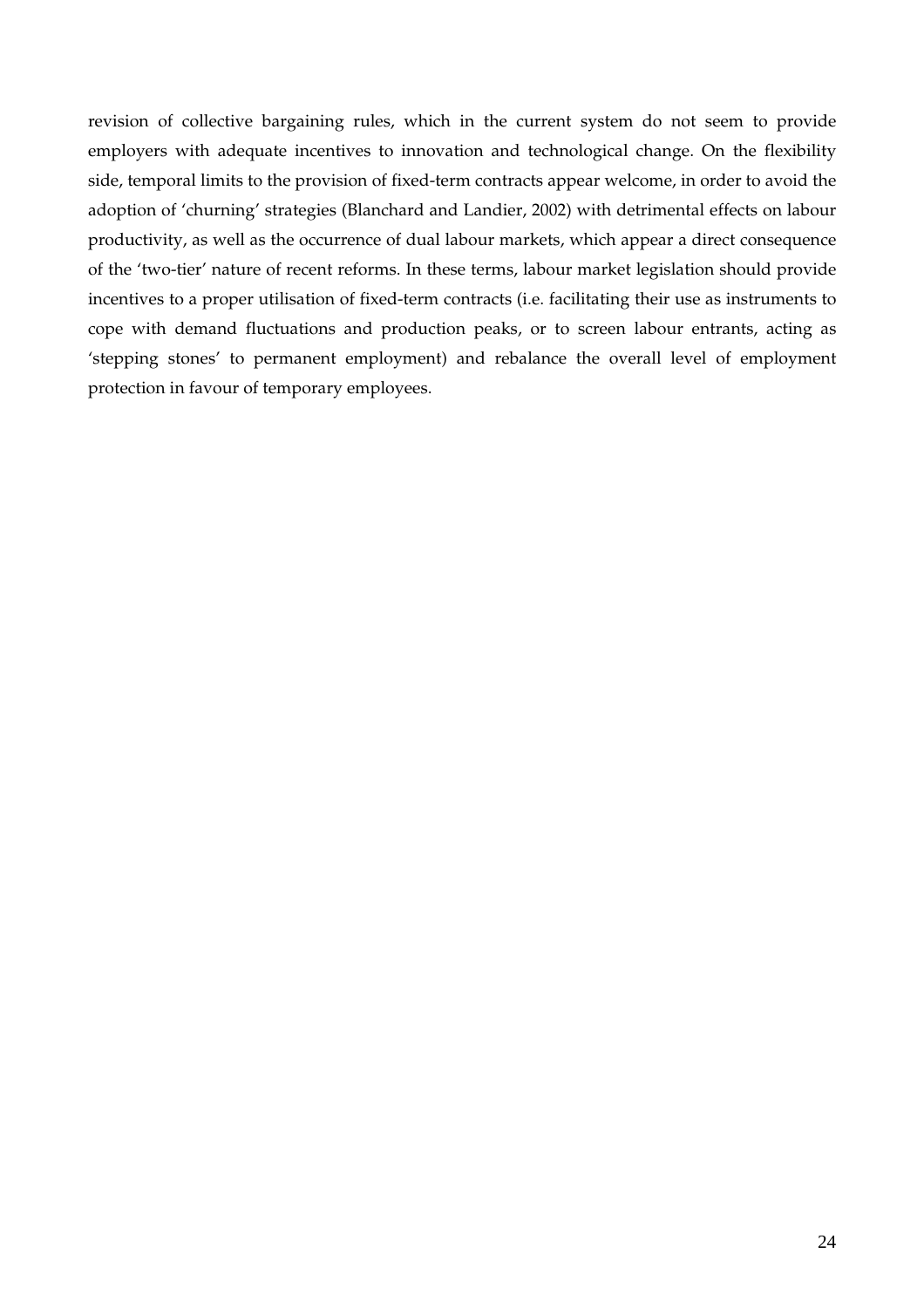## **Appendix A – Estimation results by firm size and sector**

|                                      | Industry       | Construction   | <b>Services</b> |
|--------------------------------------|----------------|----------------|-----------------|
| <b>Smith effect</b>                  | $0.748***$     | $1.220***$     | $0.407**$       |
|                                      | (0.137)        | (0.219)        | (0.186)         |
| Ricardo effect                       | $1.009***$     | $0.823***$     | $0.876***$      |
|                                      | (0.090)        | (0.075)        | (0.065)         |
| Growth of capital stock per employee | 0.026          | $0.051**$      | 0.101           |
|                                      | (0.066)        | (0.023)        | (0.065)         |
| <b>Constant term</b>                 | $-0.005$       | $-0.031$       | 0.027           |
|                                      | (0.018)        | (0.031)        | (0.034)         |
| Time dummies                         | Yes            | Yes            | Yes             |
| Number of firms                      | 2466           | 480            | 2026            |
| Number of observations               | 15654          | 2888           | 12412           |
| Number of instruments                | 50             | 50             | 50              |
| Hansen (p-value)                     | 34.92 (0.656)  | 36.24 (0.597)  | 43.75 (0.277)   |
| $AR(1)$ (p-value)                    | $-8.75(0.000)$ | $-3.66(0.000)$ | $-7.13(0.000)$  |
| $AR(2)$ (p-value)                    | 0.35(0.724)    | 0.01(0.988)    | $-0.18(0.858)$  |

**Table 5.** Determinants of labour productivity growth using GMM estimator (by sector)

One-step GMM-SYS estimation with robust standard errors.

Dependant variable: labour productivity growth. 'Smith effect': growth rate of value added. 'Ricardo effect': growth rate of labour costs per employee as a ratio to the deflator of fixed investments at 2-digit sectoral level.

Standard errors in parentheses. Estimation period: 1998-2005. \* Significant at 10%;

\*\* significant at 5%; \*\*\* significant at 1%.

|                                      | $1-9$<br>employees | 10-49<br>employees | 50-249<br>employees | 250 and<br>more<br>employees |
|--------------------------------------|--------------------|--------------------|---------------------|------------------------------|
| Smith effect                         | $0.844***$         | $0.924***$         | $0.479***$          | $0.345**$                    |
|                                      | (0.074)            | (0.192)            | (0.134)             | (0.172)                      |
| Ricardo effect                       | $0.495***$         | $0.899***$         | $0.799***$          | $1.115***$                   |
|                                      | (0.191)            | (0.049)            | (0.101)             | (0.089)                      |
| Growth of capital stock per employee | $0.410***$         | 0.021              | $0.183**$           | $-0.008$                     |
|                                      | (0.129)            | (0.045)            | (0.079)             | (0.024)                      |
| <b>Constant term</b>                 | $-0.055$           | $-0.028$           | 0.007               | 0.040                        |
|                                      | (0.043)            | (0.026)            | (0.021)             | (0.028)                      |
| Time dummies                         | Yes                | Yes                | Yes                 | Yes                          |
| Number of firms                      | 436                | 2514               | 1497                | 525                          |
| Number of observations               | 2421               | 14997              | 10004               | 3532                         |
| Number of instruments                | 50                 | 50                 | 50                  | 50                           |
| Hansen (p-value)                     | 29.90 (0.852)      | 39.52 (0.447)      | 48.07 (0.151)       | 40.01(0.425)                 |
| $AR(1)$ (p-value)                    | $-3.03(0.002)$     | $-7.78(0.000)$     | $-6.42(0.000)$      | $-4.14(0.000)$               |
| $AR(2)$ (p-value)                    | $-1.37(0.170)$     | $-2.45(0.014)$     | 0.48(0.630)         | 0.94(0.345)                  |

**Table 6.** Determinants of labour productivity growth using GMM estimator (by firm size)

One-step GMM-SYS estimation with robust standard errors.

Dependant variable: labour productivity growth. 'Smith effect': growth rate of value added. 'Ricardo effect': growth rate of labour costs per employee as a ratio to the deflator of fixed

investments at 2-digit sectoral level.

Standard errors in parentheses. Estimation period: 1998-2005. \* Significant at 10%;

\*\* significant at 5%; \*\*\* significant at 1%.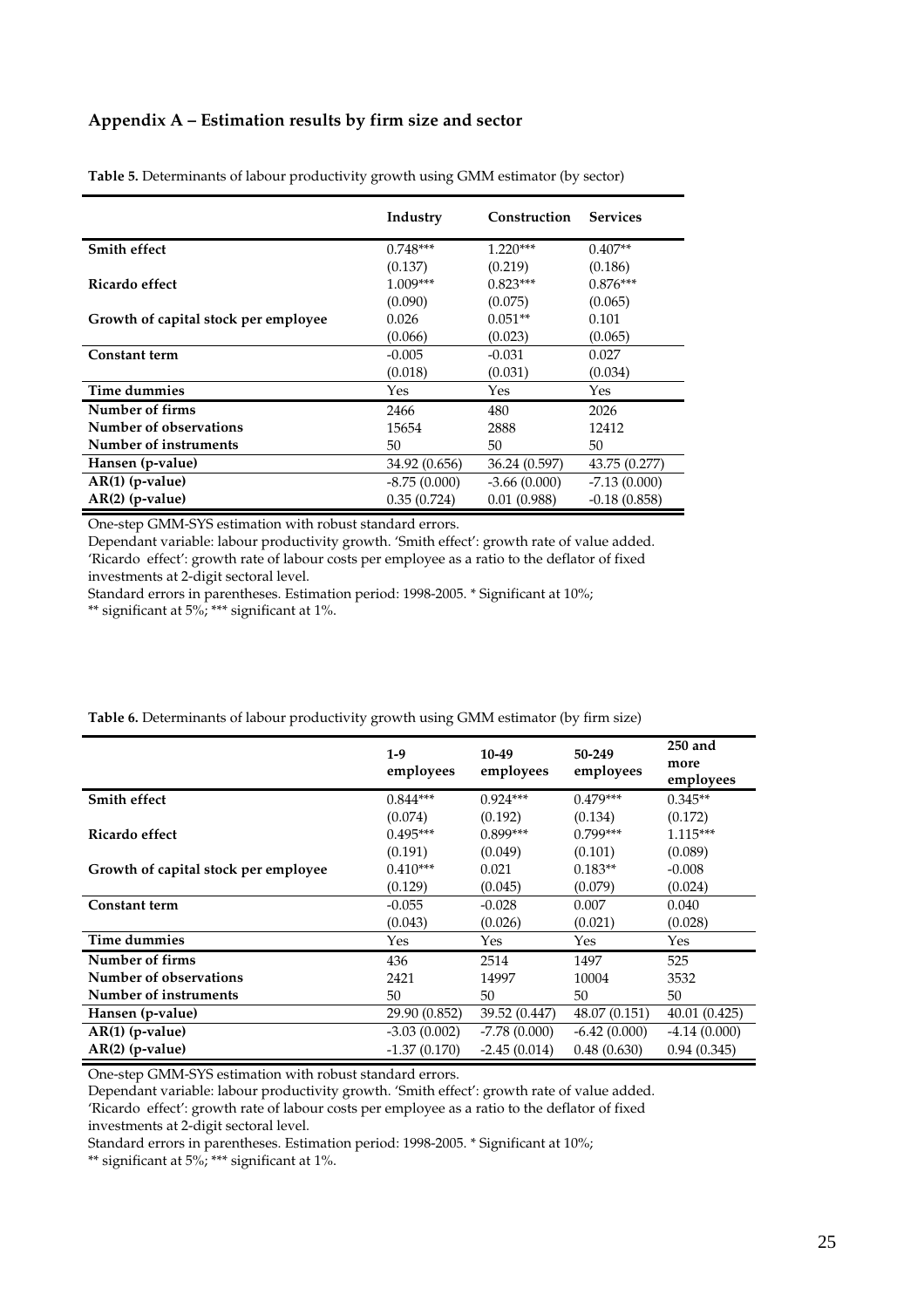## **Appendix B – Estimation results for the balanced sample**

|                                            | (1)                      | (2)            | (3)            | (4)            | (5)              |
|--------------------------------------------|--------------------------|----------------|----------------|----------------|------------------|
|                                            | FE                       | <b>GMM</b>     | FE             | <b>GMM</b>     | <b>GMM</b>       |
| Smith effect                               | $0.602***$               | $0.740***$     | $0.570***$     | $0.544***$     | $0.492***$       |
|                                            | (0.011)                  | (0.179)        | (0.006)        | (0.141)        | (0.150)          |
| Ricardo effect                             |                          |                | $0.911***$     | $0.958***$     | $0.928***$       |
|                                            |                          |                | '(0.006)       | (0.072)        | (0.066)          |
| Ricardo effect (t-1)                       |                          |                |                |                | 0.099            |
|                                            |                          |                |                |                | (0.104)          |
| Growth of capital stock per employee       | $0.237***$               | $0.458***$     | $0.026***$     | 0.049          | 0.077            |
|                                            | (0.004)                  | (0.075)        | '(0.003)       | (0.064)        | (0.051)          |
| Growth of capital stock per employee (t-1) |                          |                |                |                | $-0.033$         |
|                                            |                          |                |                |                | (0.047)          |
| Growth of labour productivity (t-1)        |                          |                |                |                | $-0.067$         |
|                                            |                          |                |                |                | (0.088)          |
| <b>Constant term</b>                       | $-0.027***$              | $-0.062**$     | $0.020***$     | 0.022          | $-0.016**$       |
|                                            | '(0.010)                 | (0.025)        | (0.006)        | (0.020)        | (0.008)          |
| Time dummies                               | Yes                      | Yes            | Yes            | Yes            | Yes              |
| Number of firms                            | 1606                     | 1606           | 1606           | 1606           | 1606             |
| Number of observations                     | 12848                    | 12848          | 12848          | 12848          | 11242            |
| Number of instruments                      | $\overline{\phantom{a}}$ | 36             |                | 50             | 63               |
| Hansen (p-value)                           | $\overline{\phantom{a}}$ | 20.02 (0.791)  | $\blacksquare$ | 40.51 (0.443)  | 57.25 (0.224)    |
| $AR(1)$ (p-value)                          | $\overline{\phantom{a}}$ | $-9.34(0.000)$ | $\overline{a}$ | $-7.42(0.000)$ | $-5.50(0.000)$   |
| $AR(2)$ (p-value)                          |                          | $-0.21(0.833)$ |                | 0.85(0.393)    | $0.26$ $(0.793)$ |

**Table 7.** Determinants of labour productivity growth using within and GMM estimators on the balanced sample (firststep estimation)

One-step GMM-SYS estimation with robust standard errors in columns (2) and (4-5). Dependant variable: labour productivity growth. 'Smith effect': growth rate of value added. 'Ricardo effect': growth rate of labour costs per employee as a ratio to the deflator of fixed investments at 2-digit sectoral level. Standard errors in parentheses. Estimation period: 1998-2005. \* Significant at 10%; \*\* significant at 5%; \*\*\* significant at 1%.

**Table 8.** Effects of labour flexibility on average productivity growth 1998-2005 for the balanced sample (second step estimation)

| First-step eq.                         | (2)        | (4)         | (2)        | (4)        |
|----------------------------------------|------------|-------------|------------|------------|
| Use of fixed-term employees            | $-0.015*$  | $-0.013***$ |            |            |
|                                        | (0.009)    | (0.004)     |            |            |
| Use of contract workers                | $-0.009$   | $-0.005$    |            |            |
|                                        | (0.009)    | (0.004)     |            |            |
| Use of on-the-job training contracts   | $-0.007$   | $-0.006$    |            |            |
|                                        | (0.008)    | (0.004)     |            |            |
| Use of temporary help workers          | $-0.007$   | $-0.007$    |            |            |
|                                        | (0.008)    | (0.005)     |            |            |
| Share of fixed-term employees          |            |             | $-0.031$   | $-0.041*$  |
|                                        |            |             | (0.048)    | (0.024)    |
| <b>Share of contract workers</b>       |            |             | 0.022      | $-0.017$   |
|                                        |            |             | (0.046)    | (0.025)    |
| Share of on-the-job training contracts |            |             | $-0.023$   | $-0.053$   |
|                                        |            |             | (0.081)    | (0.347)    |
| Share of temporary help workers        |            |             | $-0.220*$  | $-0.147**$ |
|                                        |            |             | (0.126)    | (0.065)    |
| Number of observations                 | 1606       | 1606        | 1587       | 1587       |
| F-test (p-value)                       | 1.79(0.01) | 3.79(0.00)  | 1.80(0.00) | 3.91(0.00) |

Dependant variable: average residual from first-step estimation. Estimation method: OLS. Robust standard errors in parentheses. \* Significant at 10%; \*\* significant at 5%; \*\*\* significant at 1%. Firms size, geographical area and industry dummies are included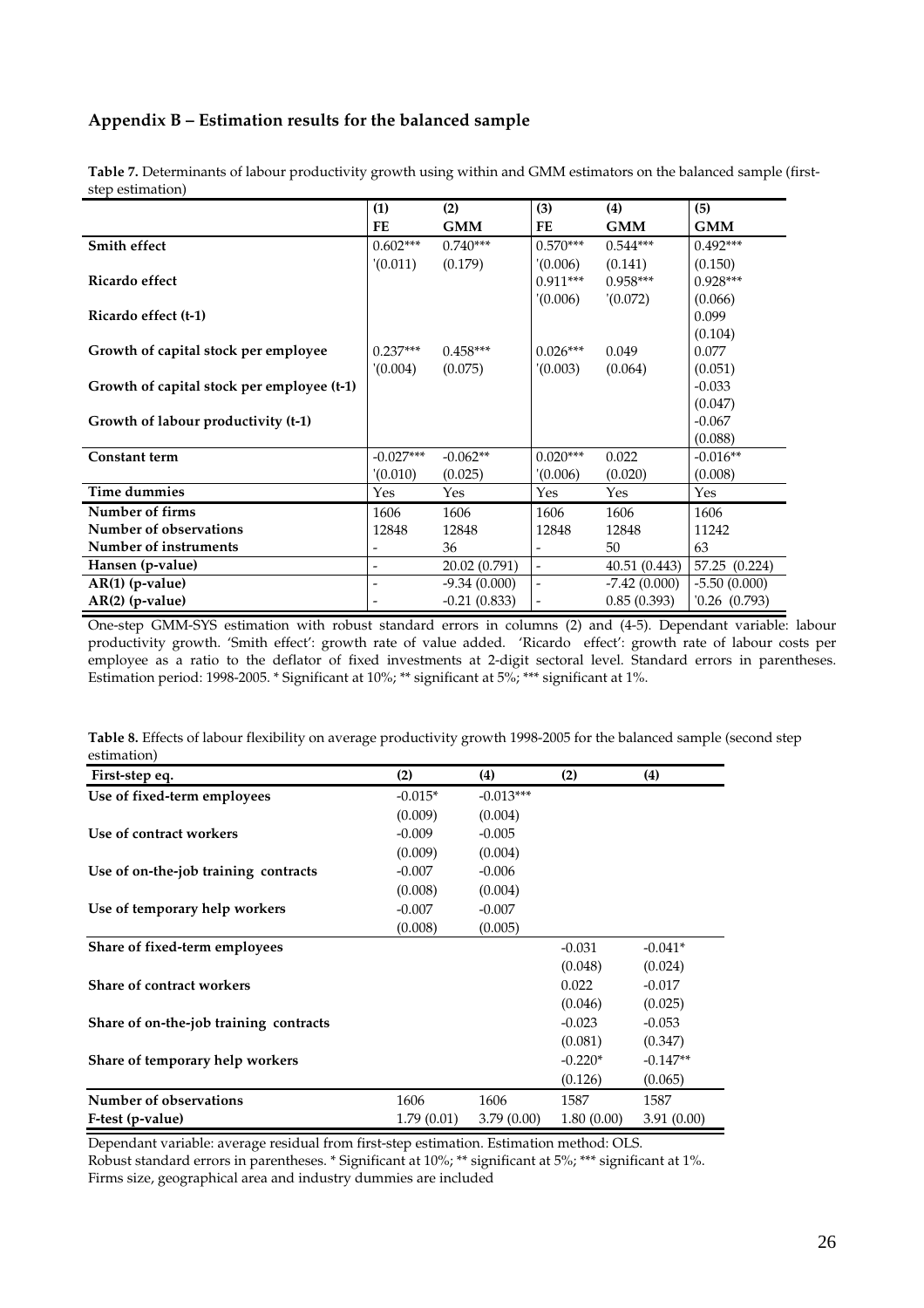# **Appendix C – Sample descriptive statistics**

|                                                         | Unbalanced<br>panel | <b>Balanced</b><br>panel |
|---------------------------------------------------------|---------------------|--------------------------|
|                                                         | $(n=4972)$          | $(n=1606)$               |
| 1-9 employees                                           | 8.8                 | 3.9                      |
| 10-49 employees                                         | 50.6                | 37.4                     |
| 50-249 employees                                        | 30.1                | 43.2                     |
| 250 and more employees                                  | 10.6                | 15.5                     |
| Total                                                   | 100.0               | 100.0                    |
| North-West                                              | 38.7                | 44.2                     |
| North-East                                              | 29.4                | 32.9                     |
| Centre                                                  | 18.3                | 14.3                     |
| South                                                   | 13.7                | 8.7                      |
| Total                                                   | 100.0               | 100.0                    |
| Mining and quarrying; electricity, gas and water supply | 4.3                 | 3.1                      |
| Manufacturing                                           | 45.3                | 51.9                     |
| Construction                                            | 9.7                 | 8.0                      |
| Trade, hotels and restaurants                           | 15.0                | 16.4                     |
| Transport and communication                             | 8.0                 | 6.8                      |
| Financial intermediation                                | 1.2                 | 0.6                      |
| Other business services                                 | 6.8                 | 5.1                      |
| Education, health and other public services             | 9.7                 | 8.0                      |
| Total                                                   | 100.0               | 100.0                    |

**Table 9.** Samples composition by firm size, geographical area and industry.

**Table 10.** Descriptive statistics (unbalanced sample, first and second step)

| Variable                                  | Obs.  | Mean  | Median   | Std.<br>Dev. | Min      | Max    |
|-------------------------------------------|-------|-------|----------|--------------|----------|--------|
| Growth rate of value added per worker     | 30954 | 0.087 | $-0.014$ | 0.716        | $-0.926$ | 11.026 |
| Growth rate of value added                | 30954 | 0.095 | 0.046    | 0.390        | $-1.000$ | 7.150  |
| "Ricardo" effect                          | 30954 | 0.062 | $-0.020$ | 0.643        | $-0.934$ | 10.022 |
| Growth rate of fixed capital per employee | 30954 | 0.163 | $-0.046$ | 1.106        | $-0.966$ | 19.234 |
| Use of fixed-term employees               | 4972  | 0.473 | 0.000    | 0.499        | 0.000    | 1.000  |
| Use of contract workers                   | 4972  | 0.697 | 1.000    | 0.460        | 0.000    | 1.000  |
| Use of on-the-job training contracts      | 4972  | 0.428 | 0.000    | 0.495        | 0.000    | 1.000  |
| Use of temporary help workers             | 4972  | 0.165 | 1.000    | 0.372        | 0.000    | 1.000  |
| Share of fixed-term employees             | 4914  | 0.042 | 0.000    | 0.085        | 0.000    | 0.700  |
| Share of contract workers                 | 4914  | 0.106 | 0.050    | 0.141        | 0.000    | 0.861  |
| Share of on-the-job training contracts    | 4914  | 0.028 | 0.000    | 0.056        | 0.000    | 0.500  |
| Share of temporary help workers           | 4914  | 0.009 | 0.000    | 0.028        | 0.000    | 0.241  |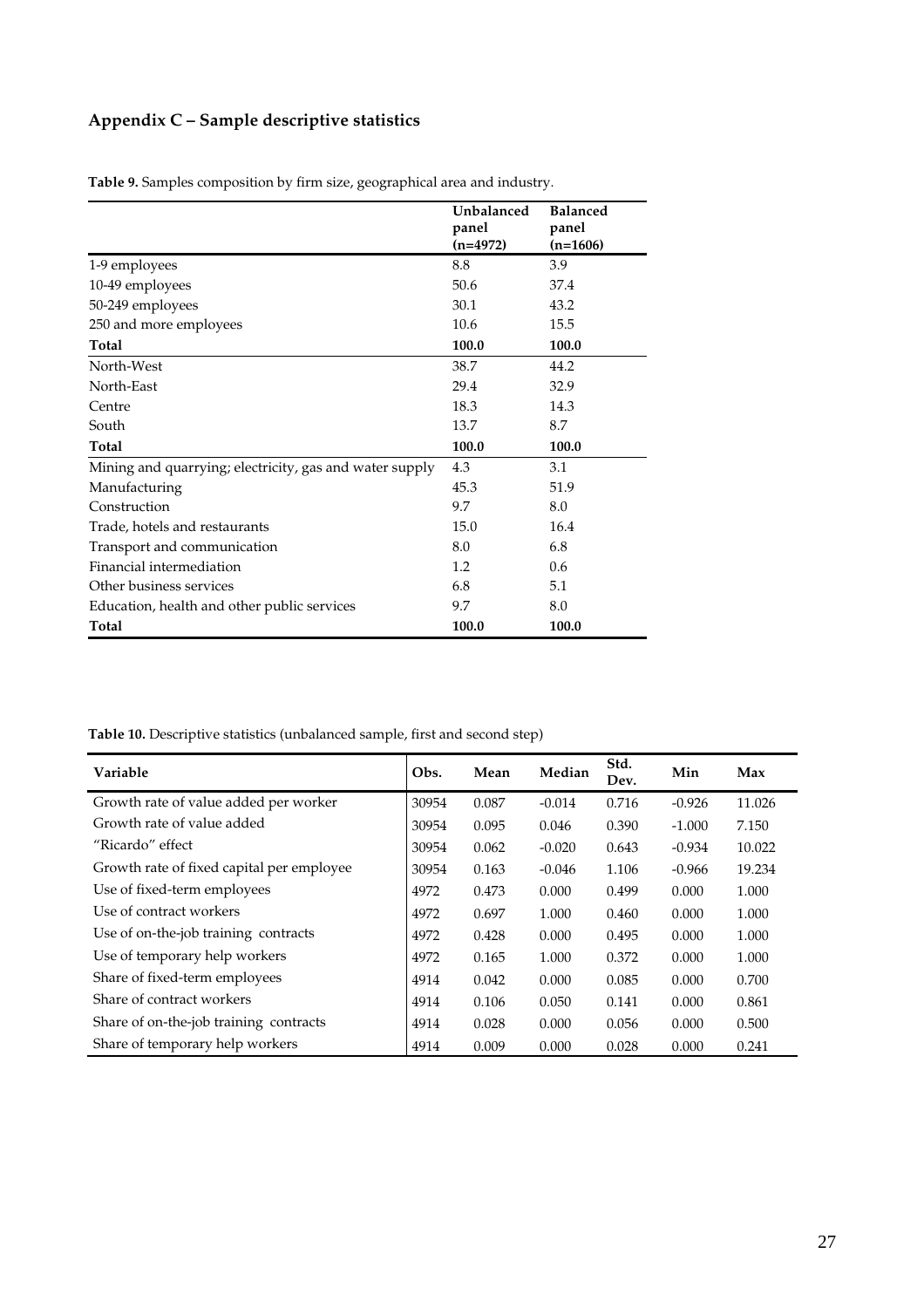## **References**

- Acemoglu D. and Pischke, J. (1999). "Beyond Becker: Training in Imperfect Labour Markets", *The Economic Journal*, 109, 453, pp. 112-142.
- Addison, J.T. and Surfield, C.J. (2005). "'Atypical work' and compensation", *IZA Discussion Paper* 1477.
- Agell, J. (1999). "On the Benefits From Rigid Labour Markets: Norms, Market Failures, and Social Insurance", *The Economic Journal*, 109, 453, pp.143-164.
- Arellano, M. and Bond, S. R. (1991). "Some tests of specification for panel data: Monte Carlo evidence and an application to employment equations", *Review of Economic Studies*, 58, pp. 277- 297.
- Arellano, M. and Bover, O. (1995). "Another look at the instrumental-variable estimation of errorcomponent models", *Journal of Econometrics*, 68, pp. 29-52.
- Arulampalam, W. and Booth, A.L. (1998). "Training and Labour Market Flexibility: Is There a Trade-off?", *British Journal of Industrial Relations*, 36, 4, pp. 521-536.
- Arvanitis, S. (2005). "Modes of labour flexibility at firm level: Are there any implications for performance and innovation? Evidence for the Swiss economy", *Industrial and Corporate Change*, 14, 6, pp. 993-1016.
- Autor, D. H., Kerr, W. R. and Kugler, A. D. (2007). "Does employment protection reduce productivity? Evidence from U.S. states", *Economic Journal*, 117, pp. 189-217.
- Auer, P., Berg, J. and Coulibaly, I. (2005). "Is a stable workforce good for productivity?", *International Labour Review*, 144, 3, pp. 319-343.
- Bassanini, A. and Ernst, E. (2002). "Labour Market Institutions, Product Market Regulations, and Innovation: Cross-Country Evidence", *OECD Economics Department Working Paper* 316.
- Belot, M., Boone, J. and Van Ours, J. (2002). "Welfare Effects of Employment Protection", *CEPR Discussion Paper* 3396.Bentolila S. and Dolado J. J. (1994). "Labour flexibility and wages: lessons from Spain", *Economic Policy,* 18, pp.55-99.
- Bhaduri, A. (2006). "Endogenous economic growth: A new approach", *Cambridge Journal of Economics*, 30, 1, pp. 69-83.
- Black, S. E. and Lynch, L. M. (2001). "How to compete: the impact of workplace practices and information technology on productivity", *Review of Economics and Statistics*, 83, 3, pp. 434-445.
- Black, S. E. and Lynch, L. M. (2004). "What's driving the new economy? The benefits of workplace innovation", *Economic Journal*, 114, pp. 97-116.
- Blanchard, O. and Landier, A. (2002). "The perverse effect of partial labour market reform: fixedterm contracts in France", *Economic Journal*, 112, pp. 214-244.
- Blundell, R. W. and Bond, S. R. (1998). "Initial conditions and moment restrictions in dynamic panel data models", *Journal of Econometrics*, 87, pp. 115-143.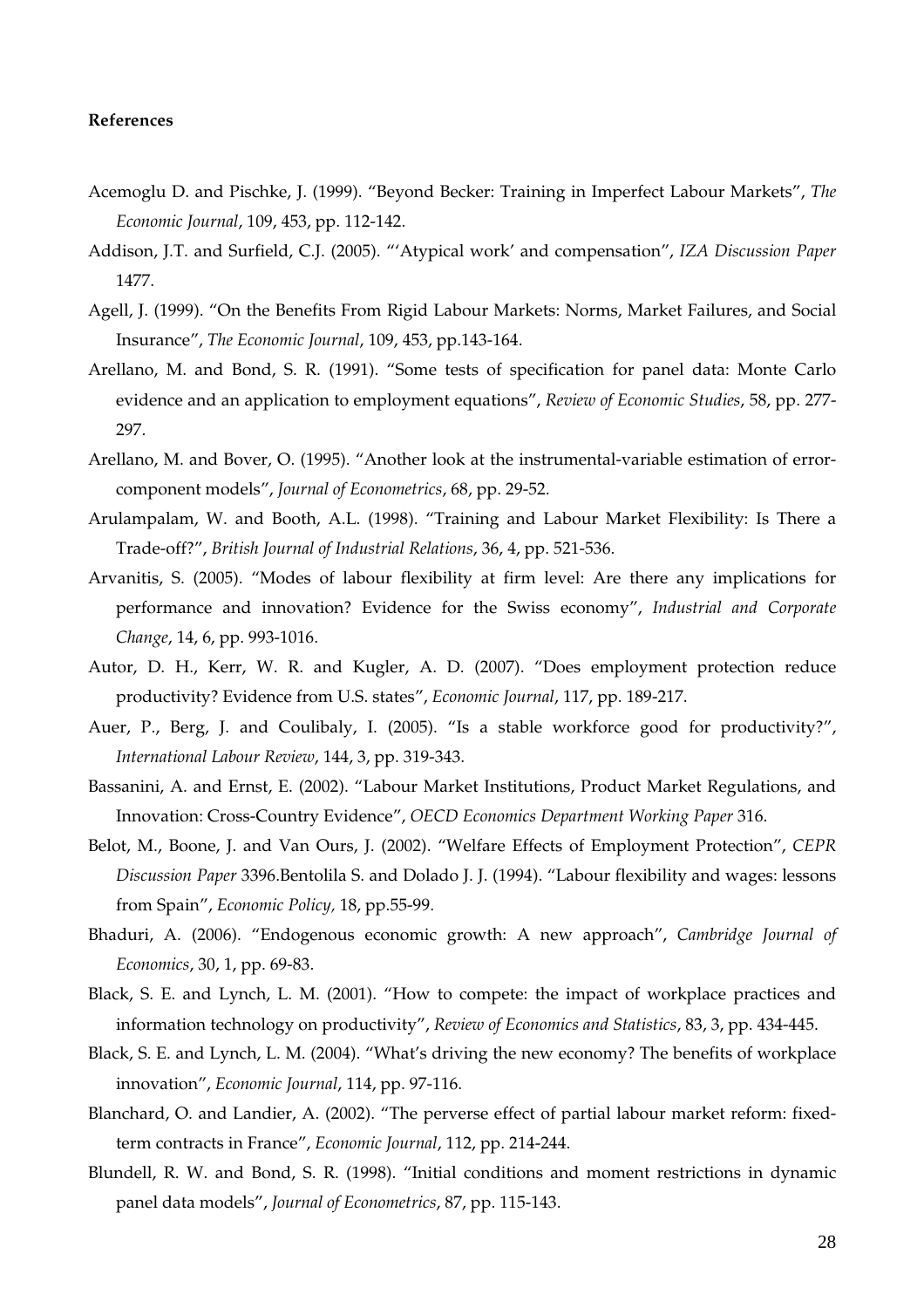- Boeri, T. and Garibaldi, P. (2007). "Two tier reforms of employment protection: a honeymoon effect?", *Economic Journal*, 117, pp. 357-385.
- Booth, A.L., Francesconi M. and Frank J. (2002). "Temporary jobs: Stepping stones or deadends?", *Economic Journal*, 112, pp. 189-213.
- Boyer, R. (1993). "Labour Institutions and Economic Growth: a Survey and a 'Regulationist' Approach", *Labour*, 7, 1, pp. 25-72.
- Brandolini, A., Casadio, P., Cipollone, P., Magnani, M., Rosolia, A. and Torrini, R. (2007). "Employment Growth in Italy in the 1990s: Institutional Arrangements and Market Forces", in Acocella, N. and Leoni R. (eds.), *Social Pacts, Employment and Growth*, Heidelberg: Physica-Verlag.
- Brouwer, E. and Kleinknecht, A. (1999). "Keynes plus? Effective demand and changes in firm-level R&D: an empirical study", *Cambridge Journal of Economics,* 23, pp. 385–391.
- Buchele, R. and Christiansen, J. (1999a). "Employment and Productivity Growth in Europe and North America: The Impact of Labour Market Institutions", *International Review of Applied Economics*, 13, 3, pp. 313-332.
- Buchele, R. and Christiansen, J. (1999b). "Labor Relations and Productivity Growth in Advanced Capitalist Economies", *Review of Radical Political Economics*, 31, 1, pp. 87-110.
- Confindustria (2007). *Indagine Confindustria sul mercato del lavoro*, Quaderni di Ricerca, 3.
- Corsi, M. and Guarini, G. (2007). "La fonction de productivité de Sylos Labini: aspects théoriques et empiriques", *Revue d'Economie Industrielle*, 118, pp. 55-78.
- Cristini, A., Gaj, A., Labory, S. and Leoni, R. (2003). "Flat Hierarchical Structure, Bundles of New Work Practices and Firm Performance", *Rivista Italiana degli Economisti*, 2, pp. 313-341.
- Dekker, R. and Kleinknecht, A. (2004). "Flexible labour and productivity growth: An empirical study", paper presented at the conference "Promoting new forms of working organization and other cooperative arrangements for competitiveness and employability", Athens, 23rd – 25th January 2004.
- Gramm, C. L. and Schnell, J. F. (2001). "The use of flexible staffing arrangements in core production jobs", *Industrial and Labor Relations Review*, 54, 2, pp. 245-258.
- Houseman, S. (2001). "Why employers use flexible staffing arrangements: evidence from an establishment survey", *Industrial and Labor Relations Review*, 55, 1, pp. 149-170.
- Huselid, M., (1995). "The impact of human resource management practices on turnover, productivity and corporate financial performance", *Academy of Management Journal,* 38, pp. 635– 670.
- ISTAT (2006). *Rapporto annuale. La situazione del Paese nel 2005*, Rome.
- ISTAT (2008). *Rapporto annuale. La situazione del Paese nel 2007*, Rome.
- Kleinknecht, A. (1998). "Is labour market flexibility harmful to innovation?", *Cambridge Journal of Economics*, 22, pp. 387-396.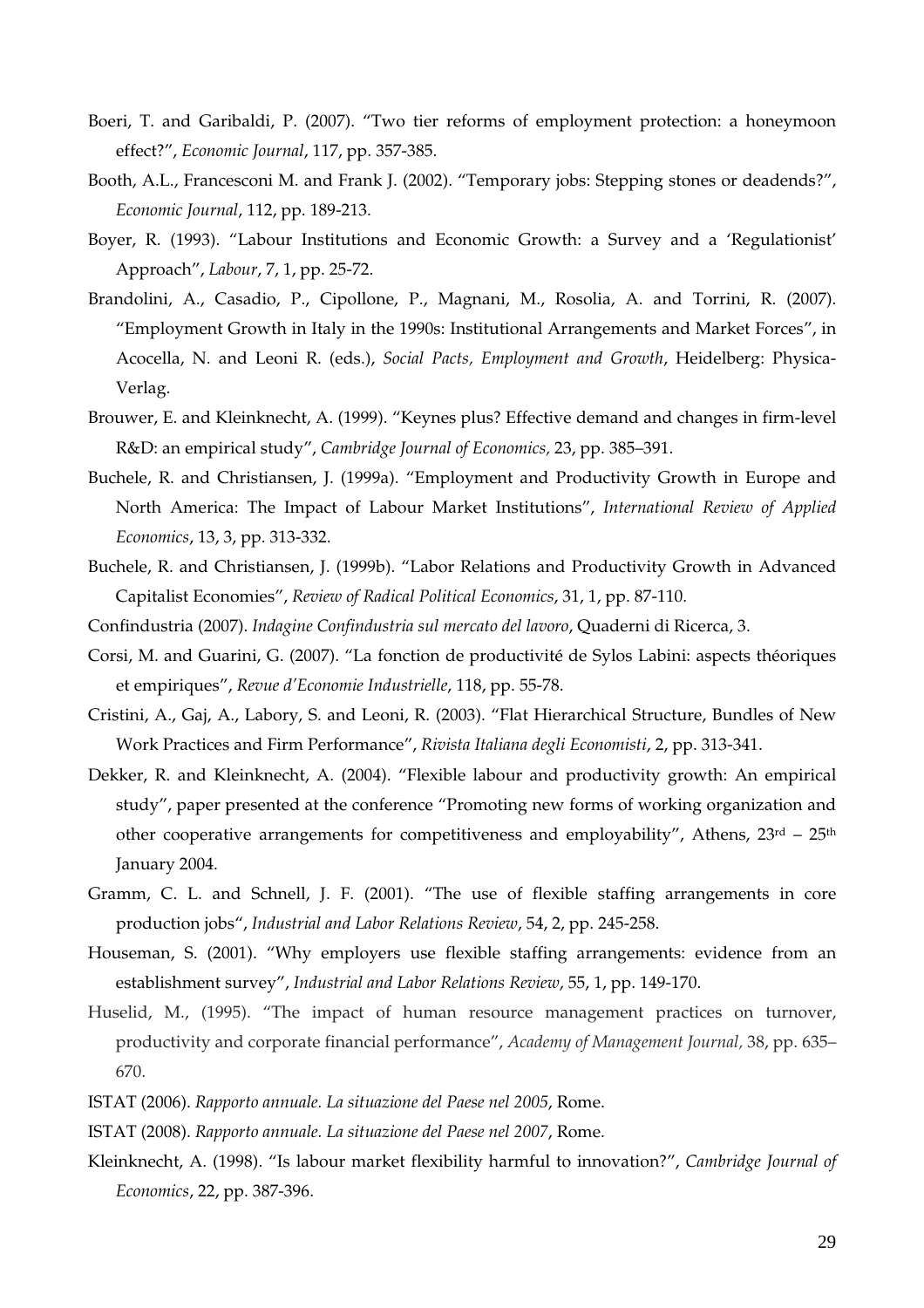- Kleinknecht A., Oostendorp, M.N., Pradhan, M.P. and Naastepad, C.W.M. (2006). "Flexible Labour, Firm Performance and the Dutch Job Creation Miracle", *International Review of Applied Economics*, 20, 2, pp. 171–187.
- Lorenz, E. H., (1999). "Trust, contract and economic cooperation", *Cambridge Journal of Economics,*  23, 3, pp. 301–316.
- Lucidi, F. (2007). "Is there a trade-off between labour flexibility and productivity growth? Some evidence from Italian firms", in Addabbo, T. and Solinas, G. (eds.), "Non standard employment in Italy and quality of work", Heidelberg: Physica-Verlag, forthcoming.
- McCombie, J.S.L., Pugno, M. and Soro, B. (2002). *Productivity Growth and Economic Performance: Essays on Verdoorn's Law*, London: Macmillan.
- McCombie, J.S.L. and Roberts, M. (2007). "Returns to scale and regional growth: the static-dynamic Verdoorn law paradox revisited", *Journal of Regional Science*, 47, 2, pp. 179-208.
- McGinnity, F. and Mertens A. (2004). "Wages and wage growth of fixed-term workers in East and West Germany", *Applied Economics Quarterly*, 50, 2, pp. 139-163.
- Menezes-Filho, N. and Van Reenen, J. (2003). "Unions and Innovation: a Survey of the Theory and Empirical Evidence", *CEPR Discussion Paper* 3792.
- Metcalf, D. (2002). "Unions and Productivity, Financial Performance and Investment: International Evidence", *CEP Discussion Paper* 539.
- Michie, J. and Sheehan, M. (2001). "Labour Market Flexibility, Human Resource Management and Corporate Performance", *British Journal of Management*, 12, pp. 287-306.
- Michie, J. and Sheehan, M. (2003). "Labour market deregulation, 'flexibility' and innovation", *Cambridge Journal of Economics*, 27, pp. 123-143.
- Michl, T. R. (1985). "International Comparisons of Productivity Growth: Verdoorn's Law Revisited", *Journal of Post Keynesian Economics*, 7, pp. 474-492.
- Naastepad C.W.M. and Kleinknecht, A. (2004). "The Dutch productivity slowdown: the culprit at last?", *Structural Change and Economic Dynamics*, 15, pp. 137-163.
- Naastepad, C.W.M. and Storm, S. (2005). "The innovating firm in a societal context: productivity, labour relations and real wages", in Verburg R., Ortt J.R. & Dicke W. (Eds), *Management of Technology: An Introduction,* London: Routledge (forthcoming).
- Nickell, S., and Layard, R. (1999). "Labour Market Institutions and Economic Performance", in Ashenfelter, O. e Card, D. (eds.), *Handbook of Labor Economics*, vol. 3c.
- Pieroni, L. and Pompei, F. (2008). "Evaluating innovation and labour market relationships: the case of Italy", *Cambridge Journal of Economics*, 32, 2, pp. 325-347.
- Roodman, D. (2006). "How to Do xtabond2: An Introduction to 'Difference' and 'System' GMM in Stata", Center for Global Development Working Paper, 103.
- Saint-Paul, G. (2002). "Employment protection, international specialization, and innovation", *European Economic Review*, 46, pp. 375-395.